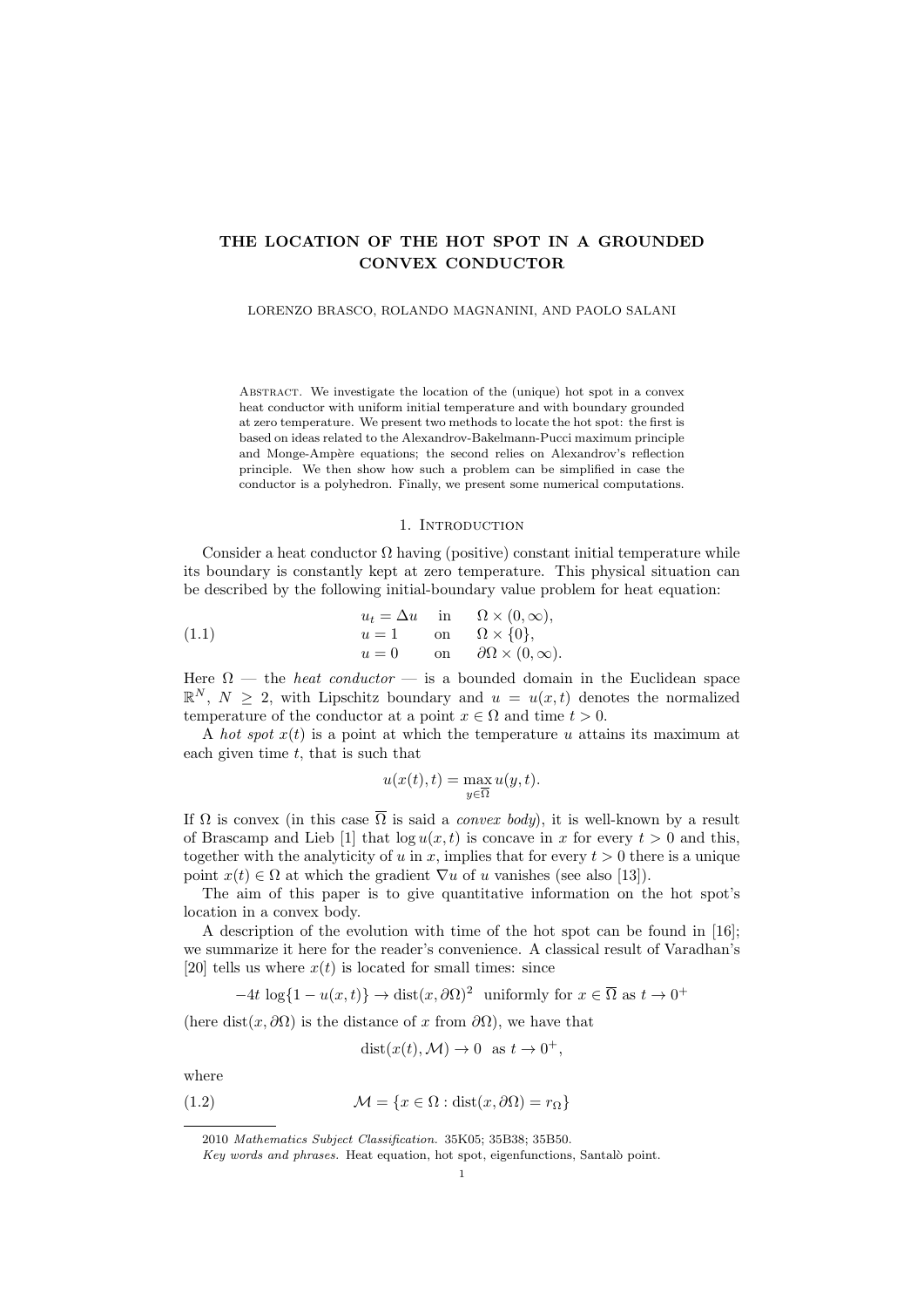and

$$
r_{\Omega} = \max\{\text{dist}(y, \partial \Omega) : y \in \overline{\Omega}\}\
$$

is the *inradius* of  $\Omega$ . In particular, we have that

(1.3) 
$$
\text{dist}(x(t), \partial \Omega) \to r_{\Omega} \text{ as } t \to 0^+,
$$

For large times instead, we know that  $x(t)$  must be close to the maximum point  $x_{\infty}$  of the first Dirichlet eigenfunction  $\phi_1$  of  $-\Delta$ . Indeed, denoting with  $\lambda_1 = \lambda_1(\Omega)$ the eigenvalue corresponding to  $\phi_1$ , we have that  $e^{\lambda_1 t}u(\cdot,t)$  converges to  $\phi_1$  locally in  $C^2$  as t goes to  $\infty$ ; therefore (see [16])

$$
(1.4) \t\t x(t) \to x_{\infty} \text{ as } t \to \infty.
$$

While it is relatively easy to locate the set  $\mathcal M$  by geometrical means, (1.4) does not give much information: locating either  $x(t)$  or  $x_{\infty}$  has more or less the same difficulty. In this paper, we shall develop geometrical means to estimate the location of  $x(t)$  (or  $x_{\infty}$ ), based on two kinds of arguments.

The first is somehow reminiscent of the proof of the maximum principle of Alexandrov, Bakelmann and Pucci and of some ideas contained in [19], concerning properties of solutions of the Monge-Ampère equation. The estimates obtained in this way are applicable to any open bounded set, not necessarily convex.

Let  $\Omega$  be a bounded open set and define

(1.5)  $\mathcal{K} = \text{closure of the convex hull of } \Omega;$ 

we shall prove the following inequality (see Theorem 2.7):

(1.6) 
$$
\text{dist}(x_{\infty}, \partial \mathcal{K}) \ge \alpha_N \frac{\text{diam}(\Omega)}{\left(|\Omega|^{1/N} \text{diam}(\Omega) \lambda_1(\Omega)\right)^N}.
$$

Here, diam( $\Omega$ ) is the *diameter* of  $\Omega$  and  $\alpha_N$  is a constant, depending only on the dimension  $N$ , for which we will give the precise expression; observe that the quantity  $|\Omega|^{1/N}$  diam $(\Omega) \lambda_1(\Omega)$  is scale invariant.

When  $\Omega$  is convex, more refined bounds can be derived; for instance, the following one relates the distance of  $x_{\infty}$  from  $\partial\Omega$  to the *inradius*  $r_{\Omega}$  and the ratio  $2r_{\Omega}/\text{diam}(\Omega)$ , that we call the *eccentricity* of  $\Omega$  and denote by  $\mathcal{E}(\Omega)$ :

(1.7) 
$$
\text{dist}(x_{\infty}, \partial \Omega) \geq \beta_N r_{\Omega} \mathcal{E}(\Omega)^{N^2 - 1},
$$

where again  $\beta_N$  is an explicit constant depending only on N (see Theorem 2.8 for its expression). We point out that the so called Santalò point of  $\Omega$  always satisfies (1.7), hence this can also be used to locate such a point (see Section 2 and Remark 2.11).

It is worth noticing at this point that the technique employed to derive (1.6) and (1.7) applies to more general (nonlinear) equations, yielding similar estimates; these give an answer to a problem raised by Gidas, Ni and Nirenberg in [5] (see Remark 2.5, for details).

The second argument relies instead on the following idea from [3, 5]. Let  $\mathbb{S}^{N-1}$ be the unit sphere in  $\mathbb{R}^N$ . For  $\omega \in \mathbb{S}^{N-1}$  and  $\lambda \in \mathbb{R}$  define the hyperplane

(1.8) 
$$
\pi(\lambda, \omega) = \{x \in \mathbb{R}^N : x \cdot \omega = \lambda\},
$$

and the two half-spaces

(1.9) 
$$
\pi^+(\lambda, \omega) = \{x \in \mathbb{R}^N : x \cdot \omega > \lambda\} \qquad \pi^-(\lambda, \omega) = \{x \in \mathbb{R}^N : x \cdot \omega \le \lambda\}
$$

(here the symbol  $\cdot$  denotes the usual scalar product in  $\mathbb{R}^N$ ). Suppose  $\pi(\lambda, \omega)$  has non-empty intersection with the interior of the conductor  $\Omega$  and set

$$
\Omega_{\lambda,\omega}^+ = \Omega \cap \pi^+(\lambda,\omega).
$$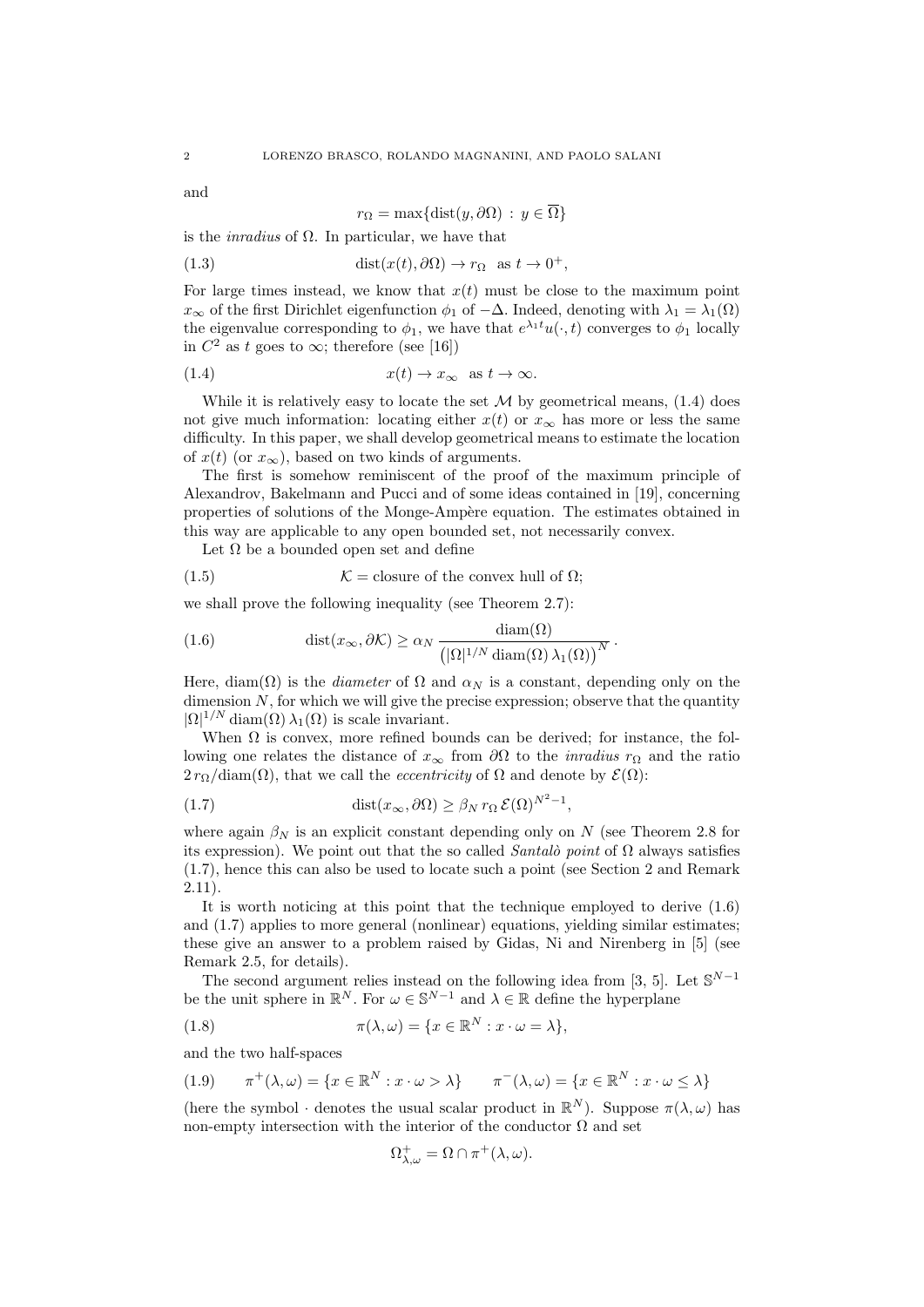Then if the reflection  $\mathcal{T}_{\lambda,\omega}(\Omega_{\lambda,\omega}^+)$  of  $\Omega_{\lambda,\omega}$  with respect to the hyperplane  $\pi(\lambda,\omega)$ lies in  $\Omega$ , then  $\pi(\lambda, \omega)$  cannot contain any critical point of u. This is a simple consequence of Alexandrov's reflection principle based on Hopf's boundary point lemma (see Section 3 for details).

Based on this remark, for a convex body  $\mathcal K$  we can define a (convex) set  $\mathcal O(\mathcal K)$ — the heart of  $\mathcal{K}$  — such that  $x(t) \in \mathcal{O}(\mathcal{K})$  for every  $t > 0$  (in fact, we will prove that  $\mathcal{K} \setminus \heartsuit(\mathcal{K})$  cannot contain the hot spot  $x(t)$  for any  $t > 0$ ). The heart  $\heartsuit(\mathcal{K})$  of  $K$  is easily obtained as the set

$$
\heartsuit(\mathcal{K}) = \bigcap \{ \pi^{-}(\lambda,\omega) : \mathcal{T}_{\lambda,\omega}(\mathcal{K}_{\lambda,\omega}^{+}) \subset \mathcal{K} \}.
$$

As we shall see, the two methods have their advantages and drawbacks, but they are, in a sense, complementary. On the one hand, while inequalities (1.6) and (1.7) are quite rough in the case in which  $\Omega$  has some symmetry (e.g. they do not allow to precisely locate  $x_{\infty}$  even when  $\Omega$  is a ball), by the second argument, the problem of locating  $x(t)$  is quite trivial; on the other hand, while in some cases (e.g. when  $Ω$  has no symmetries or  $∂Ω$  contains some flat parts, as Example 4.3 explains), we cannot exclude that the heart of K extends up to the boundary  $\partial \mathcal{K}$  of K, estimates (1.6) and (1.7) turn out to be useful to quantitatively bound  $x(t)$  away from  $\partial K$ . Thus, we believe that a joint use of both of them provides a very useful method to locate  $x(t)$  or  $x_{\infty}$ .

Studies on the problem of locating  $x_{\infty}$  can also be found in [6]: there, by arguments different from ours and for the two-dimensional case, the location of  $x_{\infty}$  is estimated within a distance comparable to the inradius, uniformly for arbitrarily large diameter.

In Section 4 we shall relate  $\mathcal{O}(\mathcal{K})$  to a function  $\mathcal{R}_{\mathcal{K}}$  of the direction  $\omega$  — the maximal folding function — and we will construct ways to characterize it. We will also connect  $\mathcal{R}_{\kappa}$  to the Fourier transform of the characteristic function of K: this should have some interest from a numerical point of view. Finally, in Section 5, we will present an algorithm to compute  $\mathcal{R}_k$  when K is a polyhedron: based on this algorithm, we shall present some numerical computations.

## 2. Hot spots and polar sets

In this section, if not otherwise specified,  $\Omega$  is a bounded open set and we denote by K the set defined by (1.5), i.e. the closure of the convex hull of  $\Omega$ . Notice that  $K$  is a convex body, that is a compact convex set, with non empty interior. In what follows, |E| denotes the N-dimensional Lebesgue measure of a set  $E \subset \mathbb{R}^N$  and  $|\partial E|$  the  $(N-1)$ -dimensional Hausdorff measure of its boundary; also,  $\omega_k$  will be the volume of the unit ball in  $\mathbb{R}^k$ .

2.1. Preliminaries. We recall here some notations from [18]. The *gauge function*  $j_p$  of K centered at a point  $p \in \mathcal{K}$  is the function defined by

$$
j_p(x) = \min\{\lambda \ge 0 : x - p \in \lambda(-p + \mathcal{K})\}, x \in \mathbb{R}^N.
$$

Observe that we have  $j_p(t(x-p)+p) = t j_p(x)$  for every  $t > 0$ ; in particular, if  $0\in\mathcal{K}$  then  $j_0$  is 1-homogeneous. We set

(2.1) 
$$
g_p(x) = \begin{cases} j_p(x) - 1, & \text{if } x \in \mathbb{R}^N \setminus \{p\}, \\ -1, & \text{if } x = p. \end{cases}
$$

so that  $g_p$  is the convex function whose graph is the cone projecting  $\partial \mathcal{K}$  from the point  $(p, -1) \in \mathbb{R}^{N+1}$ .

It is also useful to recall the definition of the *support function*  $h<sub>K</sub>$  of K, that is

(2.2) 
$$
h_{\mathcal{K}}(\xi) = \max\{x \cdot \xi \,:\, x \in \mathcal{K}\}, \quad \xi \in \mathbb{R}^N.
$$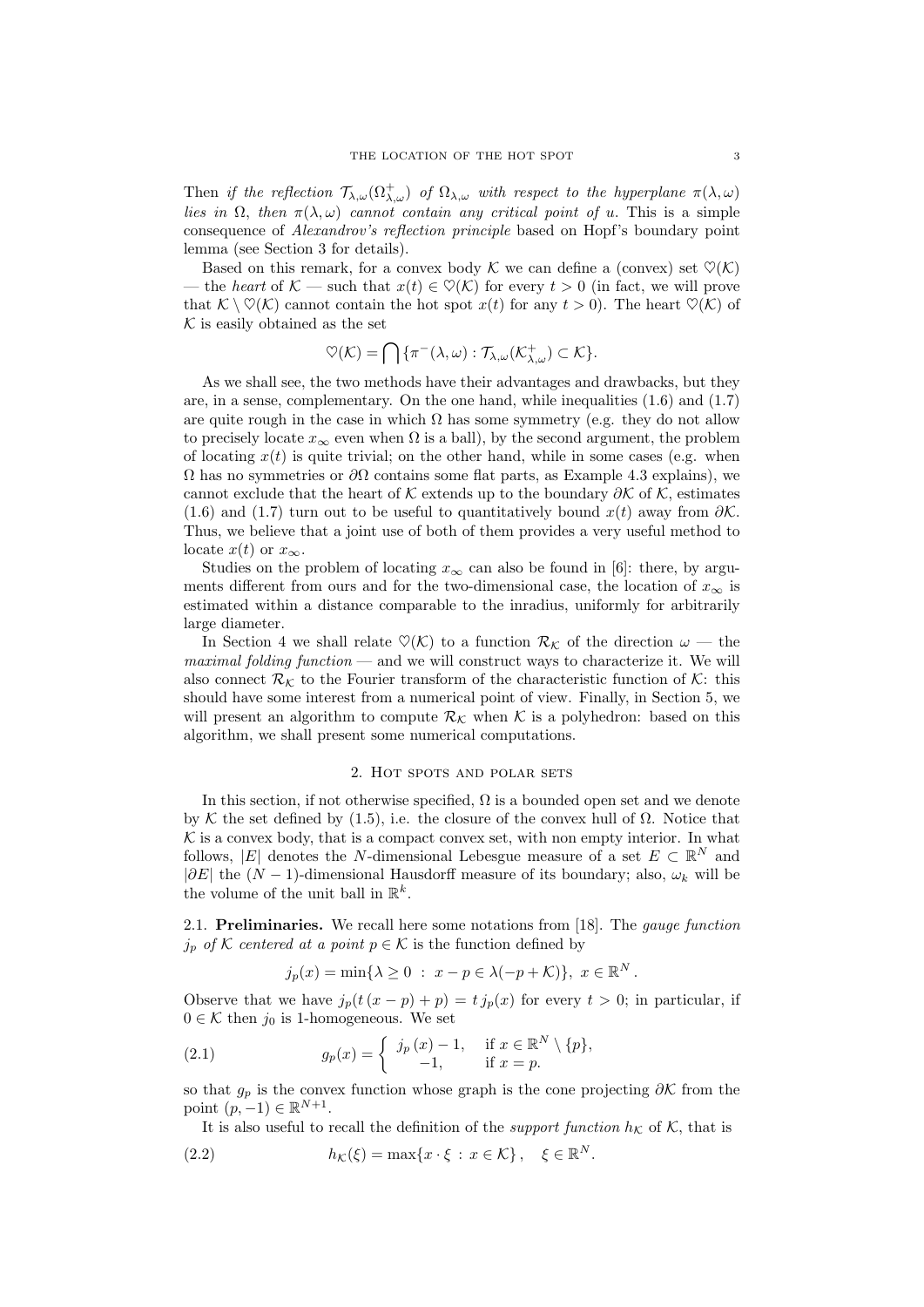As it is easily seen,  $h<sub>K</sub>$  is a 1-homogeneous convex function; viceversa, to any convex 1-homogeneous function  $h$ , it corresponds exactly one convex body whose support function is  $h$  (refer to [18], for instance).

The polar set of K with respect to p is the convex set  $\mathcal{K}_p^*$  coinciding with the unit ball of the "norm"  $\|\cdot\|_* = h_{\mathcal{K}}(\cdot)$  centered at p, that is

$$
\mathcal{K}_p^* = \left\{ y \in \mathbb{R}^N \, : \, (x - p) \cdot (y - p) \le 1 \text{ for every } x \in \mathcal{K} \right\}.
$$

Observe that properly speaking  $\|\cdot\|_*$  is not a norm, since in general we have  $|| - x||_* \neq ||x||_*$ . It is easy to see that  $\mathcal{K}_p^*$  can be equivalently defined as

$$
\mathcal{K}_p^* = \left\{ y \in \mathbb{R}^N \, : \, (x - p) \cdot (y - p) \le j_p(x) \text{ for every } x \in \mathbb{R}^N \right\},\
$$

and that if p is in the interior of K, then  $\mathcal{K}_p^*$  is compact.

We also recall that for every convex body K the function  $\psi : \mathcal{K} \to [0, \infty]$  defined by  $\psi(x) = |\mathcal{K}_x^*|$  attains a positive minimum at some point  $s_{\mathcal{K}} \in \mathcal{K}$ , which is called the Santalò point of K (see [18]). When referring to the polar of K with respect to its Santalò point, we simply write  $\mathcal{K}^*$ , instead of  $\mathcal{K}^*_{x_{\mathcal{K}}}$ : we will see that the method developed in the next subsection for estimating the hot spot, applies to the Santalò point as well.

It is not difficult to see that  $\mathcal{K}_p^*$  coincides (up to a translation) with the *subdifferential*  $\partial g_p$  of  $g_p$  at the point p, i.e.

(2.3) 
$$
\partial g_p(p) = \mathcal{K}_p^* - p,
$$

where for every  $x_0$ 

$$
\partial g_p(x_0) = \{ \xi \in \mathbb{R}^N : g_p(x) \ge g_p(x_0) + \xi \cdot (x - x_0), \ x \in \mathbb{R}^N \}.
$$

Finally, we will need the following monotonicity property of the subdifferential of a function: the proof can be found in [8].

**Lemma 2.1.** Let  $u_1$  and  $u_2$  be continuous convex functions on K such that  $u_1 = u_2$ on ∂K. Define:

$$
\partial u_i(\mathcal{K}) = \bigcup_{x \in \mathcal{K}} \partial u_i(x), \quad i = 1, 2.
$$

If  $u_1 \leq u_2$  in K, then  $\partial u_2(\mathcal{K}) \subseteq \partial u_1(\mathcal{K})$ .

2.2. The polar set with respect to the hot spot. The following result holds for a general domain  $\Omega$  and is the cornerstone of our estimates: we recall that the set K is given by  $(1.5)$ .

**Theorem 2.2.** (i) Let u be the solution of the initial-boundary value problem  $(1.1)$ and, for every fixed time  $t \in (0, +\infty)$ , let  $x(t) \in \Omega$  be a hot spot at time t, that is a point where the value

$$
M(t) = \max_{\overline{\Omega}} u(\cdot, t)
$$

is attained. Then

(2.4) 
$$
|\mathcal{K}_{x(t)}^*| \leq [N M(t)]^{-N} \int_{\mathcal{C}(t)} |u_t(x,t)|^N dx,
$$

where  $\mathcal{C}(t)$  is the contact set at time t, i.e. the subset of  $\Omega$  where  $-u(\cdot,t)$  coincides with its convex envelope.

(ii) Let  $\lambda_1(\Omega)$  and  $\phi_1$  be respectively the first Dirichlet eigenvalue and eigenfunction of  $-\Delta$  in  $\Omega$ . Let  $x_{\infty}$  be a maximum point of  $\phi_1$  in  $\Omega$  and set  $M_{\infty} = \phi_1(x_{\infty})$ . Then

(2.5) 
$$
|\mathcal{K}_{x_{\infty}}^*| \leq \left[\frac{\lambda_1(\Omega)}{N M_{\infty}}\right]^N \int_{\mathcal{C}} \phi_1(x)^N dx,
$$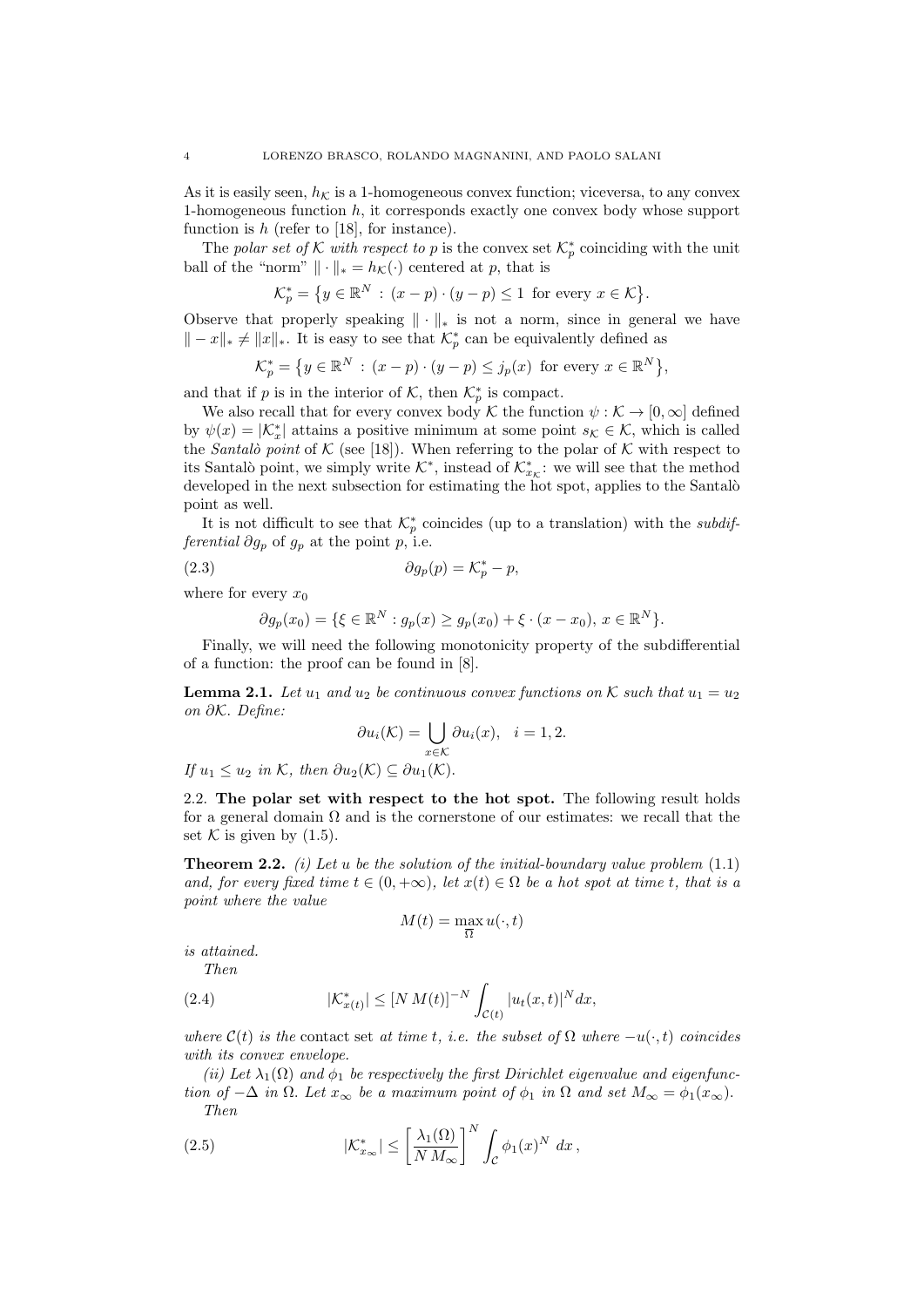where C is the contact set of  $\phi_1$ , i.e. the subset of  $\Omega$  where  $-\phi_1$  coincides with its convex envelope.

*Proof.* (i) For  $t \in (0, \infty)$ , let  $U^{(t)} : \mathcal{K} \to \mathbb{R}$  denote the convex envelope of  $-u(\cdot, t)$ ; then,  $U^{(t)}$  is a continuous convex function in K, such that  $U^{(t)} = 0$  on  $\partial K$ .

The function G defined by  $G(x) = M(t) g_{x(t)}(x)$ , for  $x \in \mathcal{K}$ , is such that

$$
G \ge U^{(t)}
$$
 in K and  $G = U^{(t)}$  on  $\partial K$ ,

and hence  $\partial G(\mathcal{K}) \subseteq \partial U^{(t)}(\mathcal{K})$  by Lemma 2.1. By the rescaling properties of the subdifferential and (2.3), we know that

$$
\partial G(\mathcal{K}) = M(t) \left( \mathcal{K}_{x(t)}^* - x(t) \right),
$$

thus,

$$
|\mathcal{K}_{x(t)}^*| \leq M(t)^{-N} |\partial U^{(t)}(\mathcal{K})|.
$$

On the other hand, by Sard's Lemma and the formula for change of variables (see for instance [8, Section 1.4.2]), we obtain

$$
|\partial U^{(t)}(\mathcal{K})| \leq \int_{\mathcal{C}(t)} |\det D^2 u(x,t)| dx,
$$

with  $\mathcal{C}(t) = \{x \in \Omega : U^{(t)}(x) = -u(x,t)\}.$  Observe that the contact set is not empty, thanks to the fact that  $x(t) \in \mathcal{C}(t)$  and moreover we have  $|\mathcal{C}(t)| > 0$ . Now, by the arithmetic-geometric mean inequality, we have in  $\mathcal{C}(t)$  that

$$
|\det D^2 u(x,t)|^{1/N} \le \frac{|\Delta u(x,t)|}{N},
$$

which yields

$$
\int_{\mathcal{C}(t)} |\det D^2 u(x,t)| dx \le N^{-N} \int_{\mathcal{C}(t)} |\Delta u(x,t)|^N dx.
$$

Therefore, we finally obtain that

$$
|\mathcal{K}_{x(t)}^{*}| \leq [N M(t)]^{-N} \int_{\mathcal{C}(t)} |\Delta u(x,t)|^{N} dx.
$$

and we conclude the proof by simply using the equation  $\Delta u = u_t$ .

(ii) The proof runs similarly to case (i).  $\Box$ 

Estimates (2.4) and (2.5) are generally difficult to handle. The following weaker forms of (2.5) may be more useful.

Corollary 2.3. Under the same assumptions as in Theorem 2.2, we have:

(2.6) 
$$
|\mathcal{K}_{x_{\infty}}^*| \leq \left[\frac{\lambda_1(\Omega)}{N}\right]^N |\Omega|,
$$

and

(2.7) 
$$
|\mathcal{C}| \geq \left[\frac{N}{\lambda_1(\Omega)}\right]^N |\mathcal{K}^*|;
$$

we recall that  $K^*$  denotes the polar set of K with respect to the Santalò point.

**Remark 2.4.** As is well-known,  $|\mathcal{K}^*|$  can be estimated from below by  $m_N/|\mathcal{K}|$ , where  $m_N$  is a positive constant (see [18]). Thus, (2.7) becomes

$$
\frac{|C|}{|K|} \ge m_N \left[ \frac{N}{\lambda_1(\Omega)|K|^{2/N}} \right]^N.
$$

Remark 2.5. In [5, p. 223] the following problem is posed: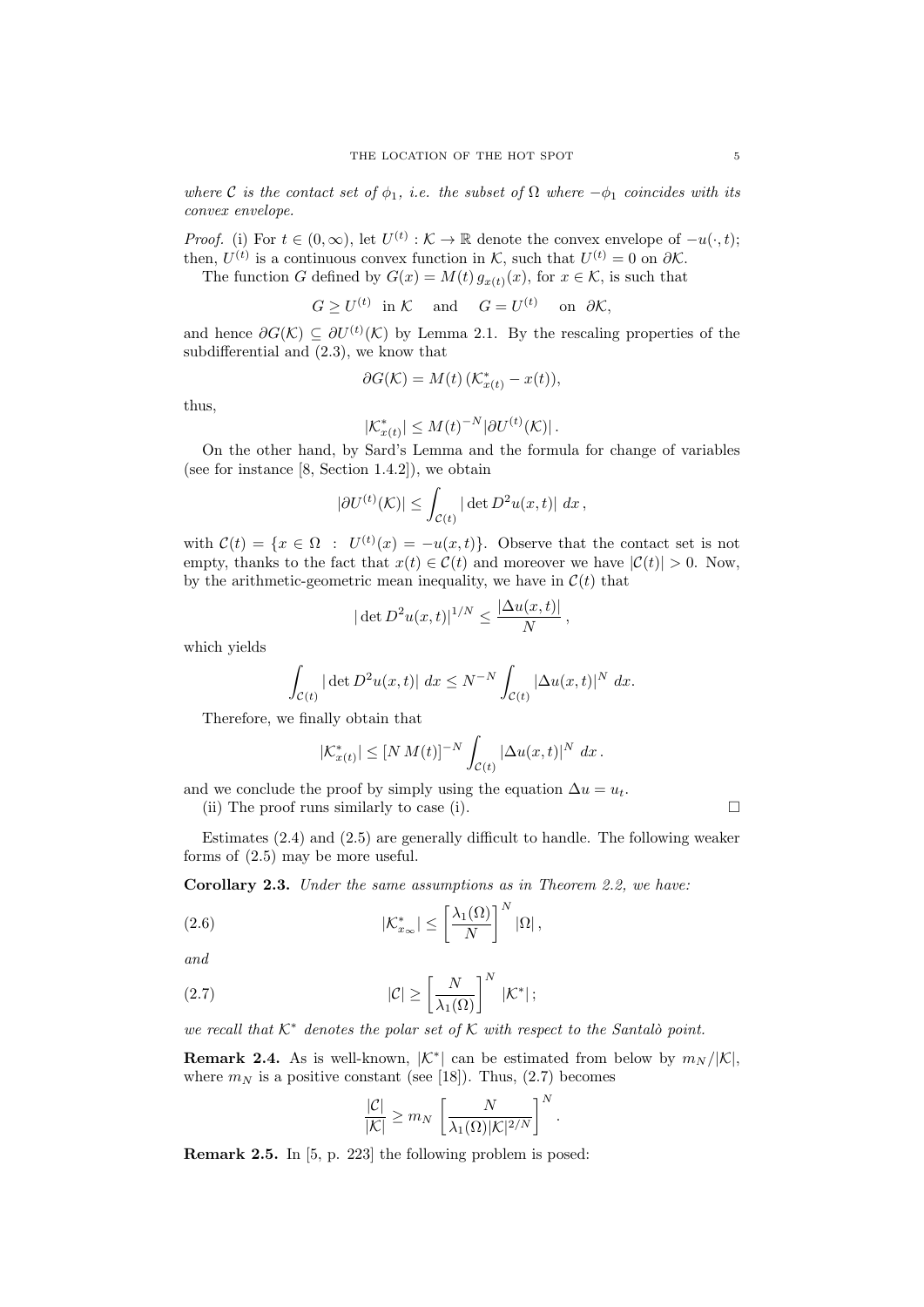[...] Suppose  $u > 0$  is a solution of

(2.8) 
$$
-\Delta u = f(u) \text{ in } \Omega, \quad u = 0 \text{ on } \partial\Omega
$$

in a bounded domain  $\Omega$  in  $\mathbb{R}^N$ , say  $u \in C^2(\overline{\Omega})$ . Is there some  $\varepsilon > 0$ depending only on  $\Omega$  (i.e., independent of f and u) such that u has no stationary point in an  $\varepsilon$ -neighbourhood of  $\partial\Omega$ ?

This is true for  $N = 2$  in case  $f(u) \ge 0$  for  $u \ge 0$ , but for  $N > 2$ the problem is open. [...]

Here, we point out that by the same arguments used for Theorem 2.2, we can easily prove the following estimate:

(2.9) 
$$
|\mathcal{K}_{x_0}^*| \leq \left(\frac{|f(0)| + LM_0}{NM_0}\right)^N |\Omega|,
$$

where L is the Lipschitz constant for f and  $x_0$  is a point where u achieves its maximum  $M_0$ . When  $f(0) = 0$ , we obtain the inequality

$$
|\mathcal{K}_{x_0}^*| \le \left(\frac{L}{N}\right)^N |\Omega|
$$

— an estimate, similar to (2.6), that can be used to bound dist( $x_0, \partial \mathcal{K}$ ) from below in a way similar to that of Theorem 2.7 below.

An interesting instance of (2.9) occurs when  $f \equiv 1$  — in this case u is the torsional creep of an infinite bar with cross-section  $\Omega$ ; we thus obtain:

$$
|\mathcal{K}_{x_0}^*| \leq \frac{|\Omega|}{(NM_0)^N}.
$$

This inequality can also be viewed as an estimate for the maximum  $M_0$  in the spirit of the Alexandrov-Bakelman-Pucci principle.

Using the definition of the polar set, it is easy to see that  $|\mathcal{K}^*_x|$  goes to  $\infty$  as the point  $x$  approaches the boundary. The following lemma gives a quantitative version of this fact and helps us to provide explicit estimates of the position of  $x_{\infty}$ .

**Lemma 2.6.** Let p be any point belonging to the interior of K and define  $R(p)$  =  $\max\{|p-y| : y \in \partial \mathcal{K}\}.$  Then

(2.11) 
$$
|\mathcal{K}_p^*| \ge \frac{\omega_{N-1}/N}{R(p)^{N-1}\operatorname{dist}(p,\partial \mathcal{K})}
$$

*Proof.* Set  $d = dist(p, \partial \mathcal{K})$  and  $R = R(p)$ . Obviously K is contained in the ball  $B(p, R)$  centered at p with radius R and in the halfspace

.

$$
H^{+} = \{ y \in \mathbb{R}^{N} : (y - \bar{p}) \cdot (\bar{p} - p) \leq d^{2} \}
$$

supporting K at any point  $\bar{p}$  such that  $|p - \bar{p}| = d$ . Set  $E = B(p, R) \cap H^{+}$ ; then  $\mathcal{K} \subseteq E$  whence

$$
\mathcal{K}_p^* \supseteq E_p^*.
$$

Now notice that  $E_p^*$  is the convex envelope of the union of the ball  $B(0, R^{-1})$  and the point  $q = p + d^{-2}(\bar{p} - p)$ ; its volume is explicitly computed:

$$
|E_p^*| = \frac{\omega_{N-1}}{N R^{N-1} d} \left\{ (1 - \sigma^2)^{\frac{N+1}{2}} + N \sigma \int_{-1}^{\sigma} (1 - \tau^2)^{\frac{N-1}{2}} d\tau \right\},\,
$$

with  $\sigma = d/R \in [0, 1]$ . Thus, (2.11) is readily obtained by observing that the function of  $\sigma$  into the braces is increasing and hence bounded below by 1.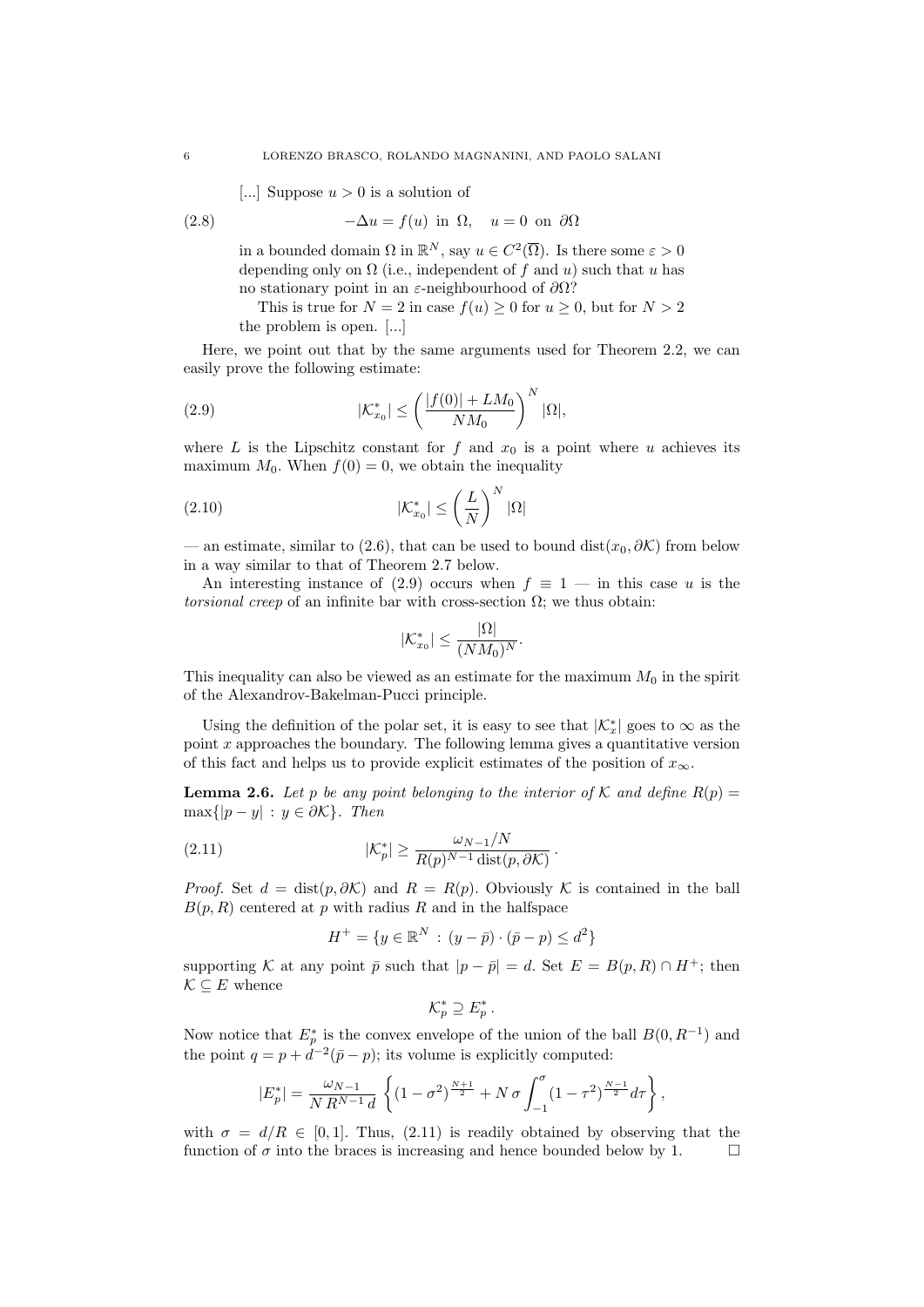2.3. Estimates of critical points. We are now ready to prove the first quantitative estimate on the location of  $x_{\infty}$ : this will result from a combination of the previous lemma and (2.6).

**Theorem 2.7.** Let  $\Omega$  be an open bounded set, then estimate (1.6) holds true with constant  $\alpha_N$  given by

$$
\alpha_N = N^{N-1} \,\omega_{N-1}.
$$

*Proof.* Applying Lemma 2.6 with  $p = x_{\infty}$  and Corollary 2.3 gives:

$$
\left(\frac{\lambda_1(\Omega)}{N}\right)^N |\Omega| \ge \frac{\omega_{N-1}/N}{R(x_\infty)^{N-1} \operatorname{dist}(x_\infty, \partial \mathcal{K})}.
$$

Thus, (1.6) easily follows by observing that  $\text{diam}(\mathcal{K}) = \text{diam}(\Omega) \ge R(x_{\infty}).$ 

Estimate (1.6) involves the first eigenvalue  $\lambda_1(\Omega)$ , which in general is not easy to compute explicitly; when  $\Omega$  is convex, we can estimate  $\lambda_1(\Omega)$  from above by means of basic geometric quantities, thus providing an easily computable lower bound on  $dist(x_{\infty}, \partial \Omega).$ 

This is the content of the following Theorem, which represents the main contribution of this section.

Theorem 2.8. If  $\Omega$  is convex, then

(2.12) 
$$
\text{dist}(x_{\infty}, \partial \Omega) \geq C_N r_{\Omega} \frac{\mathcal{E}(\Omega)^{N-1}}{|\partial \Omega|^N |\Omega|^{1-N}},
$$

where  $r_{\Omega}$  is the inradius of  $\Omega$ ,  $\lambda_1(B_1)$  denotes the first Dirichlet eigenvalue of  $-\Delta$ in the unit ball,  $\mathcal{E}(\Omega)$  is the eccentricity of  $\Omega$  (see Section 1) and the constant  $C_N$ is given by

$$
C_N = \left(\frac{N}{2}\right)^{N-1} N^N \lambda_1(B_1)^{-N} \omega_{N-1}.
$$

In particular, estimate (1.7) holds true with constant  $\beta_N$  given by

$$
\beta_N = \left(\frac{N}{2}\right)^{N-1} \lambda_1(B_1)^{-N} \frac{\omega_{N-1}}{\omega_N}.
$$

Proof. The proof of  $(2.12)$  readily follows by combining  $(1.6)$  to the following upper bound on  $\lambda_1(\Omega)$ 

(2.13) 
$$
\lambda_1(\Omega) \leq \frac{\lambda_1(B_1)}{N} \frac{|\partial \Omega|}{r_{\Omega}|\Omega|},
$$

proved in [4, Theorem 2]. Using (2.12) and the two inequalities

$$
|\Omega| \ge \omega_N r_\Omega^N
$$
 and  $|\partial\Omega| \le N \omega_N \left[\frac{\text{diam}(\Omega)}{2}\right]^{N-1}$ ,

we obtain

$$
|\partial\Omega| |\Omega|^{(1-N)/N} \leq N \omega_N^{1/N} \mathcal{E}(\Omega)^{1-N}.
$$

Inserting the latter into (2.12), we end up with (1.7).  $\Box$ 

Inequality (2.13) is in fact a corollary of a sharper inequality holding for starshaped sets. We can then give a refinement of (2.12) which holds in this larger class: to this end, we borrow some notations from [4].

A set  $\Omega$  is said to be *strictly starshaped* with respect to a point  $x_0 \in \Omega$  if it is starshaped with respect to  $x_0$  and if its support function centered at  $x_0$ , i.e.

$$
h_{\Omega,x_0}(x) = \max_{y \in \Omega} (y - x_0) \cdot x,
$$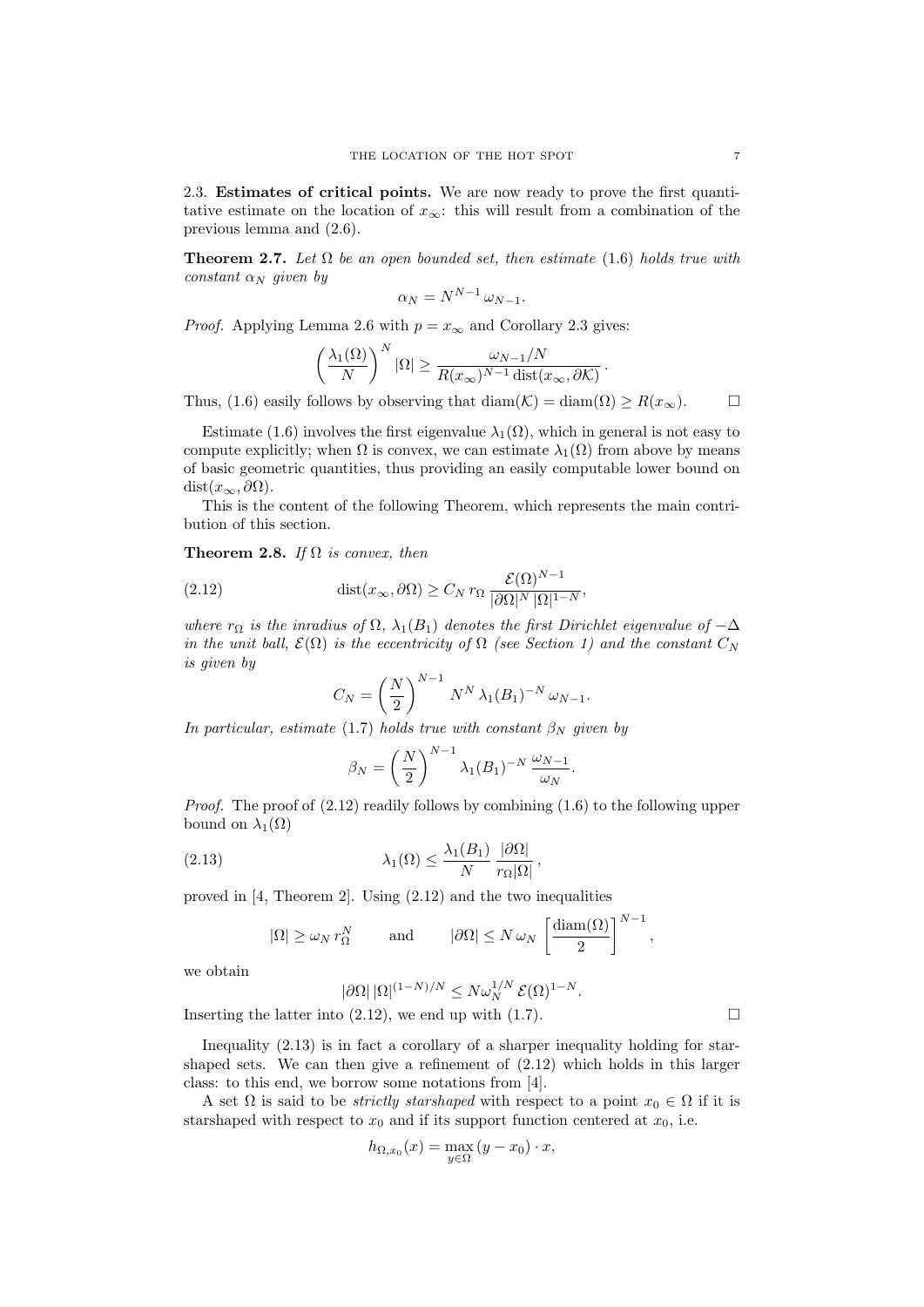is uniformly positive, that is  $\inf_{x \in \partial \Omega} h_{\Omega, x_0}(x) > 0$ . Let  $\Omega$  be a strictly starshaped set with locally Lipschitz boundary, as in [4] we define

$$
W(\Omega) = \inf \left\{ \int_{\partial \Omega} \frac{1}{h_{\Omega, x_0}(x)} d\sigma(x) : x_0 \in \Omega \right\},\,
$$

where  $d\sigma$  denotes surface measure on  $\partial\Omega$ . According to this notation, [4, Theorem 3] states:

(2.14) 
$$
\lambda_1(\Omega) \leq \frac{\lambda_1(B_1)}{N} \frac{W(\Omega)}{|\Omega|}.
$$

Arguing as in Theorem 2.8 and using (2.14) in place of (2.13) gives the following estimate.

**Theorem 2.9.** Let  $\Omega$  be a strictly starhaped set with locally Lipschitz boundary and denote by K the closure of the convex hull of  $\Omega$ . Then

.

(2.15) 
$$
\text{dist}(x_{\infty}, \partial \mathcal{K}) \ge \frac{c_N}{W(\Omega)} \left( \frac{|\Omega|}{\text{diam}(\Omega) W(\Omega)} \right)^{1-N}
$$

with constant  $c_N$  given by

$$
c_N = \frac{N^{2N-1}\omega_{N-1}}{\lambda_1(B_1)^N}.
$$

Remark 2.10. We remark that (2.15) is sharper and more general than (2.12), and it is at the same time more explicit than  $(1.6)$ , in the sense that, differently from  $\lambda_1(\Omega)$ , the number  $W(\Omega)$  can be computed directly from the support function (which exactly determines a convex set).

**Remark 2.11.** It is worth noticing that the Santalò point  $s_K$  of K always satisfies  $(2.6)$  (as well as  $(2.4)$  for every  $t > 0$ ), then it satisfies all the estimates we proved for  $x_{\infty}$  in this section. In particular, Theorem 2.8 (or Theorem 2.9) can be used as well to estimate the location of the Santalò point of a convex set.

### 3. Alexandrov's reflection principle

In this section, for the reader's convenience, we recall some relevant facts about Aleksandrov's symmetry principle, which has been extensively used in many situations and with various generalizations (see [3] for a good reference).

For  $\omega \in \mathbb{S}^{N-1}$ , let  $\pi(\lambda, \omega)$ ,  $\pi^+(\lambda, \omega)$ , and  $\pi^-(\lambda, \omega)$  be the sets defined in (1.8) and (1.9). Also, define a linear transformation  $A_{\omega}: \mathbb{R}^N \to \mathbb{R}^N$  by the matrix:

$$
\mathcal{A}_{\omega} = (\delta_{ij} - 2\omega_i \omega_j)_{i,j=1,\dots,N}
$$

where  $\delta_{ij}$  is the Kronecker symbol and the  $\omega_i$  are the components of  $\omega$ . Then the application  $\mathcal{T}_{\lambda,\omega}: \mathbb{R}^N \to \mathbb{R}^N$  defined by

$$
\mathcal{T}_{\lambda,\omega}(x) = \mathcal{A}_{\omega} x + 2\lambda \omega, \ x \in \mathbb{R}^N,
$$

represents the reflection with respect to  $\pi(\lambda, \omega)$ . As already mentioned, if  $\Omega$  is a subset of  $\mathbb{R}^N$ , we set  $\Omega^+_{\lambda,\omega} = \Omega \cap \pi^+(\lambda,\omega)$ .

**Proposition 3.1.** Let  $\Omega$  be a bounded domain in  $\mathbb{R}^N$  with Lipschitz continuous boundary  $\partial\Omega$  and suppose the hyperplane  $\pi(\lambda,\omega)$  defined by (1.8) has non-empty intersection with  $\Omega$ . Assume that  $\mathcal{T}_{\lambda,\omega}(\Omega_{\lambda,\omega}^+) \subset \Omega$ .

If  $\Omega$  is not symmetric with respect to  $\pi(\lambda,\omega)$ , then  $\pi(\lambda,\omega)$  does not contain any (spatial) critical point of the solution  $u$  of  $(1.1)$ .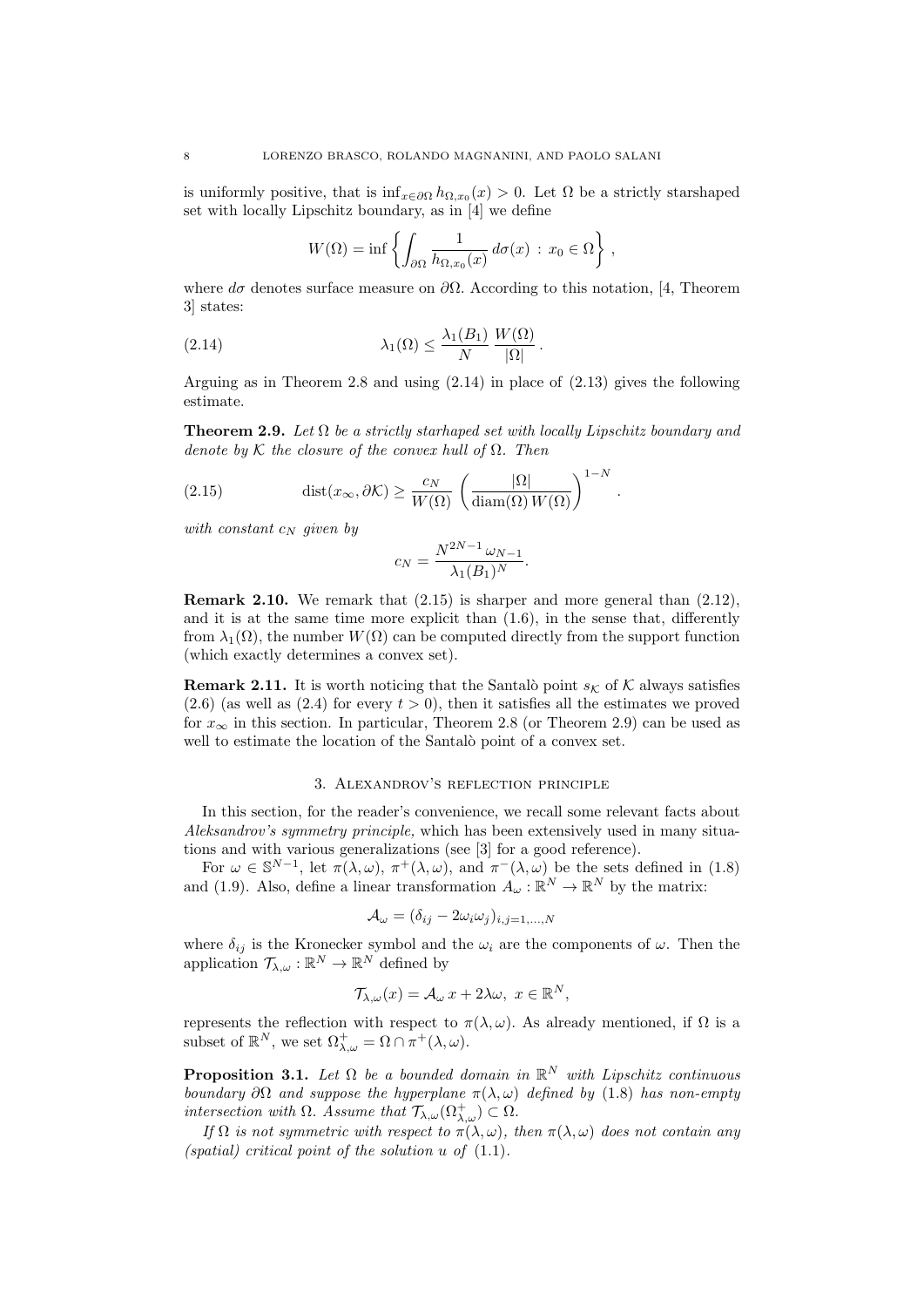*Proof.* For  $x \in \Omega_{\lambda,\omega}^+$  and  $t > 0$  the function

$$
v(x,t) = u(\mathcal{T}_{\lambda,\omega} x,t) - u(x,t)
$$

is well-defined and is such that

(3.1) 
$$
v_t = \Delta v \quad \text{in} \quad \Omega^+_{\lambda,\omega} \times (0,\infty), \n v = 0 \quad \text{on} \quad \Omega^+_{\lambda,\omega} \times \{0\}, \n v \ge 0 \quad \text{on} \quad \partial\Omega^+_{\lambda,\omega} \times (0,\infty).
$$

Hence  $v > 0$  in  $\Omega_{\lambda,\omega}^+ \times (0,\infty)$ , by the strong maximum principle for parabolic operators (see [15]). Since  $v = 0$  on  $(\partial \Omega_{\lambda,\omega}^+ \cap \pi(\lambda,\omega)) \times (0,\infty)$ , we obtain that  $\frac{\partial v}{\partial \omega} > 0$  on it ( $\omega$  is in fact the interior normal unit vector), by Hopf's boundary lemma for parabolic operators. We conclude by noticing that  $\frac{\partial v}{\partial \omega} = -2 \frac{\partial u}{\partial \omega}$  on  $(\partial \Omega^+_{\lambda,\omega} \cap \pi(\lambda,\omega)) \times (0,\infty).$ 

With the same arguments and a little more work, one can extend this result to more general situations, involving nonlinearities both for elliptic and parabolic operators. As an example, here we present the following result.

**Proposition 3.2.** Let  $\Omega$  and  $\Omega_{\lambda,\omega}^+$  satisfy the same assumptions as those of Proposition 3.1; in particular suppose that  $\mathcal{T}_{\lambda,\omega}(\Omega_{\lambda,\omega}^+) \subset \Omega$ .

Let  $u = u(x)$  be a solution of class  $C^1(\overline{\Omega}) \cap C^2(\Omega)$  of the system.

(3.2) 
$$
\Delta u + f(u) = 0 \text{ and } u > 0 \text{ in } \Omega,
$$

$$
u = 0 \text{ on } \partial\Omega,
$$

where f is a locally Lipschitz continuous function.

If  $\Omega$  is not symmetric with respect to  $\pi(\lambda, \omega)$ , then  $\pi(\lambda, \omega)$  does not contain any critical point of u.

Proof. The proof runs similarly to that of Proposition 3.1; the relevant changes follow. The function

$$
v(x) = u(\mathcal{T}_{\lambda,\omega} x) - u(x),
$$

defined for  $x \in \Omega_{\lambda,\omega}$ , satisfies the conditions:

$$
\Delta v + c(x) v = 0 \quad \text{in} \ \Omega^+_{\lambda,\omega},
$$
  
 
$$
v \ge 0 \quad \text{on} \ \partial\Omega^+_{\lambda,\omega},
$$

where the function  $c(x)$ , defined by

$$
c(x) = \begin{cases} \frac{f(u(\mathcal{T}_{\lambda,\omega} x)) - f(u(x))}{u(\mathcal{T}_{\lambda,\omega} x) - u(x)} & \text{for } u(\mathcal{T}_{\lambda,\omega} x) \neq u(x), \\ 0 & \text{for } u(\mathcal{T}_{\lambda,\omega} x) = u(x), \end{cases}
$$

is bounded by the Lipschitz constant of f in the interval  $[0, \max_{\overline{\Omega}} u]$ . Hence  $v \ge 0$ in  $\Omega^+_{\lambda,\omega}$ , by the arguments used in [3]. Let  $c^-(x) = \max(-c(x), 0)$ ; then

$$
\Delta v - c^{-}(x) v \le 0 \text{ and } v \ge 0 \text{ in } \Omega^{+}_{\lambda,\omega}
$$

and the strong maximum principle can be applied to obtain that  $v > 0$  in  $\Omega_{\lambda,\omega}^+$ . The conclusion then follows as before by Hopf's boundary lemma.

An immediate consequence of this theorem is the following result.

Corollary 3.3. Let  $\Omega$  and  $\Omega_{\lambda,\omega}^{+}$  satisfy the same assumptions as those of Proposition 3.1. Let  $u_1$  be the first (positive) eigenfunction of  $-\Delta$  with homogeneous Dirichlet boundary conditions.

If  $\Omega$  is not symmetric with respect to  $\pi(\lambda,\omega)$ , then  $\pi(\lambda,\omega)$  does not contain any critical point of  $u_1$ .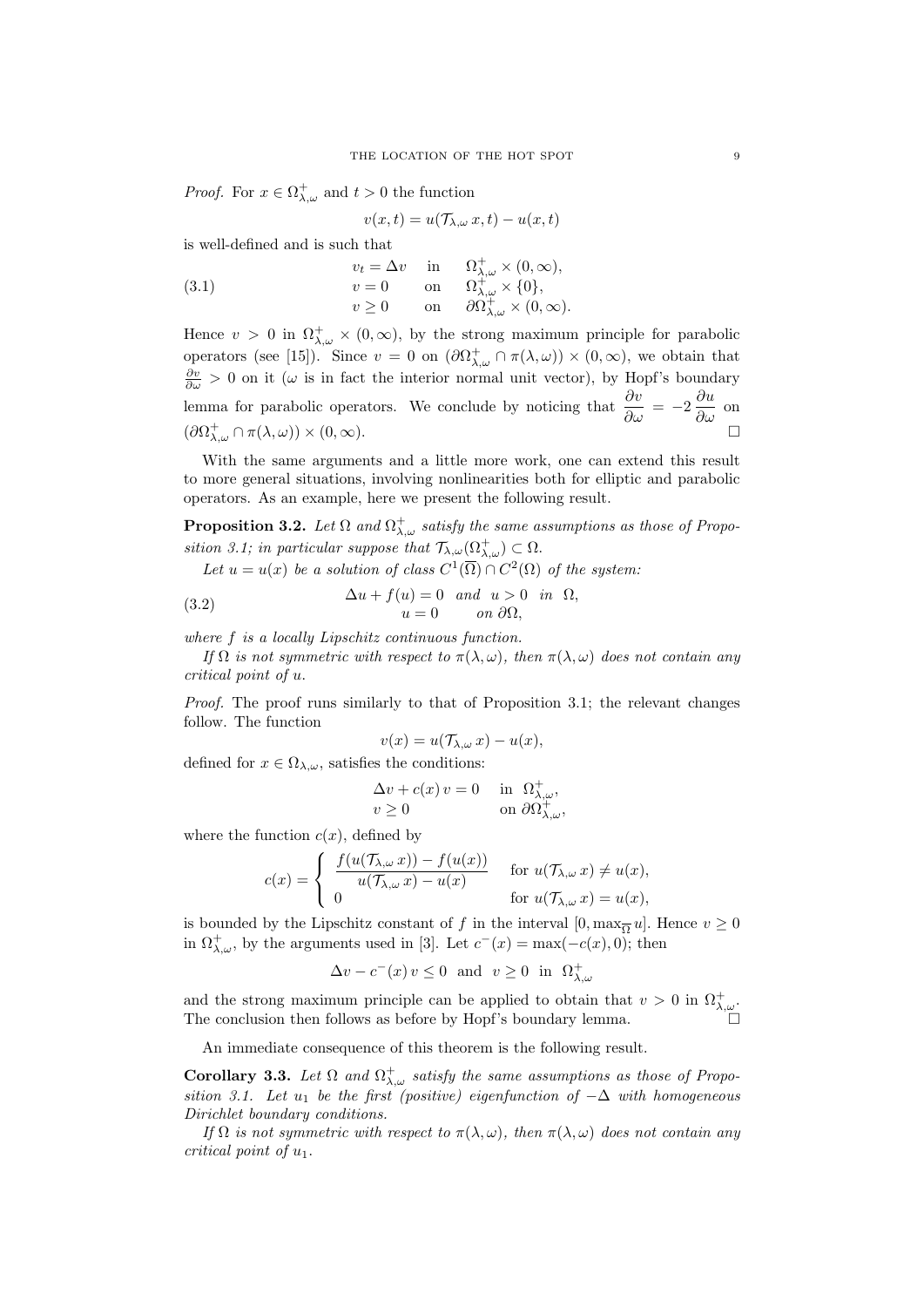## 4. The heart of a convex body

In what follows, we shall assume that  $\mathcal{K} \subset \mathbb{R}^N$  is a convex body, that is a compact convex set with non-empty interior. Occasionally, we will suppose that  $\mathcal{K} \subset \mathbb{R}^N$  is of class  $C^1$ , i.e. a set whose boundary  $\partial K$  is an  $(N-1)$ -dimensional submanifold of  $\mathbb{R}^N$  of class  $C^1$ .

4.1. The maximal folding function. We are interested in determining the function given by

(4.1) 
$$
\mathcal{R}_{\mathcal{K}}(\omega) := \min \{ \lambda \in \mathbb{R} : \mathcal{T}_{\lambda,\omega}(\mathcal{K}_{\lambda,\omega}^+) \subseteq \mathcal{K} \}, \ \omega \in \mathbb{S}^{N-1},
$$

which will be called the *maximal folding function* of  $\mathcal{K}; \mathcal{R}_{\mathcal{K}}$  defines in turn a subset of  $K$  – the *heart* of  $K$  – as

$$
\heartsuit(\mathcal{K}) = \{x \in \mathcal{K} \; : \; x \cdot \omega \leq \mathcal{R}_{\mathcal{K}}(\omega), \text{ for every } \omega \in \mathbb{S}^{N-1}\}.
$$

Of course,  $\heartsuit(\mathcal{K})$  is a closed convex subset of  $\mathcal{K}$ . Observe that  $\mathcal{R}_{\mathcal{K}}$  can be bounded below and above by means of the support functions of  $\mathcal{O}(\mathcal{K})$  and  $\mathcal{K}$ :

(4.2) 
$$
h_{\heartsuit(\mathcal{K})}(\omega) \leq \mathcal{R}_{\mathcal{K}}(\omega) \leq h_{\mathcal{K}}, \ \omega \in \mathbb{S}^{N-1}.
$$

The following results motivate our interest on  $\mathcal{O}(\mathcal{K})$  and  $\mathcal{R}_{\mathcal{K}}$ .

**Proposition 4.1.** Let  $K$  be a convex body.

- (i) The hot spot  $x(t)$  of K, the point  $x_{\infty}$  and any limit point of  $x(t)$  as  $t \to 0^+$ always belong to  $\mathcal{O}(\mathcal{K})$ ; moreover,  $x(t)$  and  $x_{\infty}$  must fall in the interior of  $\heartsuit(\mathcal{K})$ , whenever this is non-empty.
- (ii) The center of mass of  $K$ ,

$$
\overline{x}_{\mathcal{K}} = \frac{1}{|\mathcal{K}|} \int_{\mathcal{K}} y \, dy \,,
$$

always belongs to the heart  $\heartsuit(\mathcal{K})$  of  $\mathcal{K}$ .

- (iii) If K is strictly convex, the incenter  $x_K^I$  of K belongs to  $\heartsuit(\mathcal{K})$ .
- (iv) Let  $\bar{x}_\mathcal{K} = 0$ . If there exist  $\ell$   $(1 \leq \ell \leq N)$  independent directions  $\omega_1, \ldots, \omega_\ell$ such that  $\mathcal{R}_{\mathcal{K}}(\omega_j) = 0, j = 1, \ldots, \ell, \text{ then}$

$$
\heartsuit(\mathcal{K}) \subset \mathcal{K} \cap \bigcap_{j=1}^{\ell} \pi(0,\omega_j).
$$

In particular, if  $\ell = N$ , then  $\mathcal{O}(\mathcal{K})$  reduces to  $\bar{x}_{\mathcal{K}}$  and the hot spot of  $\mathcal{K}$  is stationary.

 $(v)$  Let

(4.3) 
$$
\mathfrak{r}_{\mathcal{K}} = \max_{\theta \in \mathbb{S}^{N-1}} \left\{ \min_{\omega \cdot \theta > 0} \frac{\mathcal{R}_{\mathcal{K}}(\omega) - \overline{x}_{\mathcal{K}} \cdot \omega}{\theta \cdot \omega} \right\},
$$

then

$$
\heartsuit(\mathcal{K})\subseteq B(\overline{x}_{\mathcal{K}},\mathfrak{r}_{\mathcal{K}}).
$$

*Proof.* Items (i) and (iv) follow by observing that, for  $\lambda = \mathcal{R}_{\mathcal{K}}(\omega)$ , the set  $\mathcal{K}_{\lambda,\omega}^+ \cup$  $\mathcal{T}_{\lambda,\omega}(\mathcal{K}^+_{\lambda,\omega})$  is contained in  $\mathcal K$  and is symmetric with respect to  $\pi(\lambda,\omega)$ . Hence,

$$
\lambda - \overline{x}_{\mathcal{K}} \cdot \omega = \frac{1}{|\mathcal{K}|} \int_{\mathcal{K} \setminus (\mathcal{K}_{\lambda,\omega}^+ \cup \mathcal{T}_{\lambda,\omega}(\mathcal{K}_{\lambda,\omega}^+))} [\lambda - y \cdot \omega] dy
$$

and the last term is non-negative, vanishing if and only if  $K$  is  $\omega$ -symmetric.

Items (ii) and (iii) are easy consequences of Proposition 3.1 and Corollary 3.3. For a fixed  $\theta \in \mathbb{S}^{N-1}$ , let us define

$$
\alpha(\theta) = \max\{t : \overline{x}_{\mathcal{K}} + t\theta \in \mathcal{O}(\mathcal{K})\},\
$$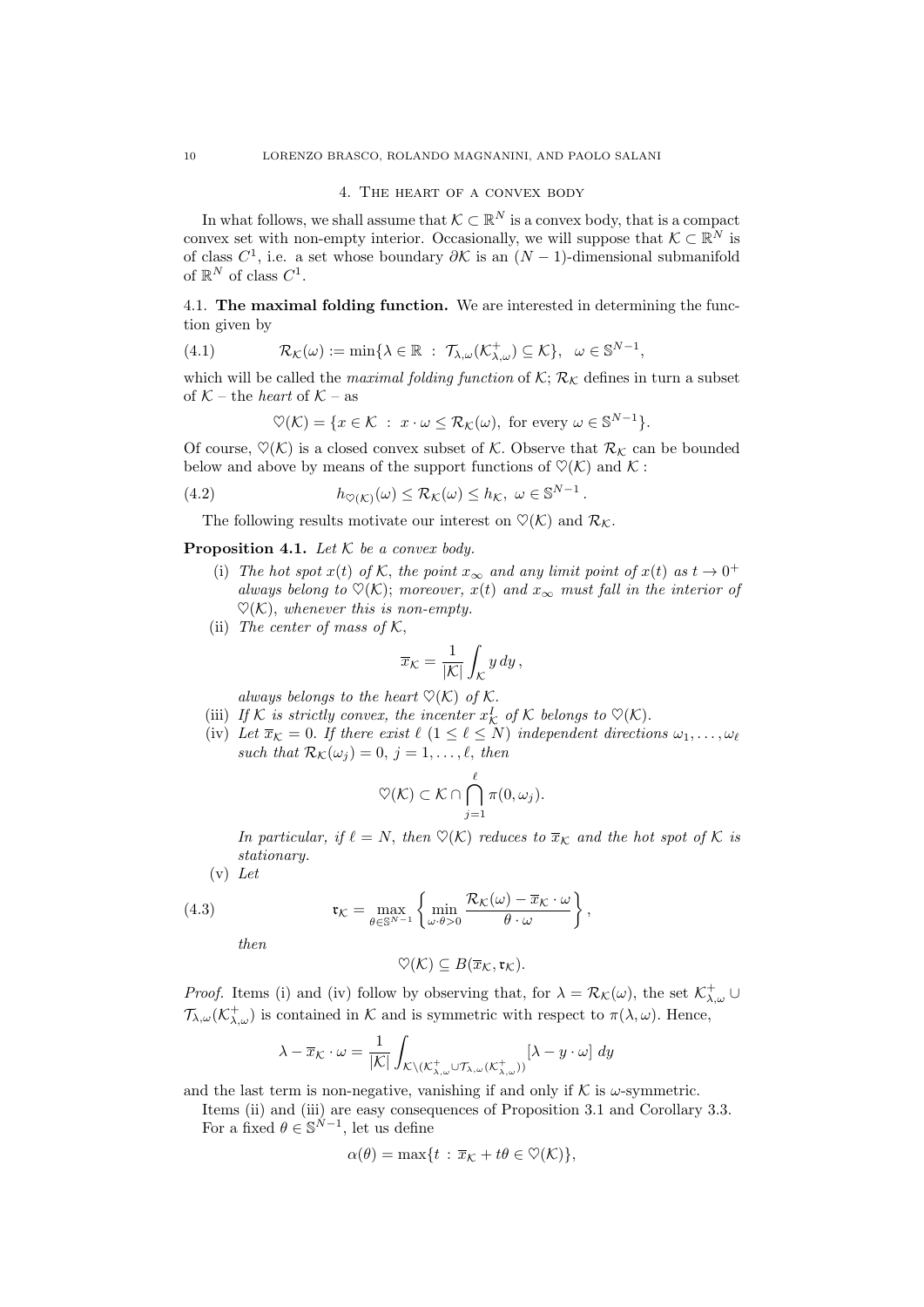which is non negative, thanks to (ii). Then  $x = \bar{x}_{\mathcal{K}} + \alpha(\theta)\theta \in \mathcal{O}(\mathcal{K})$  and

$$
\overline{x}_{\mathcal{K}} \cdot \omega + \alpha \theta \cdot \omega \leq \mathcal{R}_{\mathcal{K}}(\omega),
$$

for every  $\omega \in \mathbb{S}^{N-1}$  such that  $\omega \cdot \theta > 0$ . Hence

$$
\alpha \leq \min_{\omega \in \mathbb{S}^{N-1}} \frac{\mathcal{R}_{\mathcal{K}}(\omega) - \overline{x}_{\mathcal{K}} \cdot \omega}{\theta \cdot \omega},
$$

thus taking the maximum as  $\theta$  varies on  $\mathbb{S}^{N-1}$  we obtain (4.3).

Informations on convex heat conductors with a stationary hot spot can be found in [2, 7, 10, 11, 13, 14].

Remark 4.2. Formula (4.3) deserves some comments: observe that for every fixed  $\theta \in \mathbb{S}^{N-1}$ , the minimum problem inside the braces amounts to finding a direction  $ω$  close to  $θ$ , so to maximize  $θ · ω$ , and such that at the same time we can fold K as much as possible, so to minimize the difference  $\mathcal{R}_{\mathcal{K}}(\omega) - \overline{x}_{\mathcal{K}} \cdot \omega$ .

We conclude this subsection by an example that shows how the simultaneous application of Proposition 4.1 and the results of Section 2 substantially benefits the problem of locating  $x_{\infty}$ .

Example 4.3. Let us consider a spherical cap

$$
B_{\mu}^{+} = \left\{ (x_1, \ldots, x_N) \in \mathbb{R}^N : \sum_{i=1}^{N} x_i^2 = R^2, x_N \ge \mu \right\},\,
$$

with  $0 \leq \mu < R$ . Thanks to the symmetry of  $B^+_{\mu}$ , it is easily seen that its heart is given by

$$
\heartsuit(B_{\mu}^+) = \{ (x_1, \ldots, x_N) \in \mathbb{R}^N : x_1 = \cdots = x_{N-1} = 0, \, \mu \le x_N \le (R + \mu)/2 \},
$$

which is a vertical segment touching the boundary  $\partial B^+_\mu$  at the point  $(0,\ldots,0,\mu)$ . In particular, by this method we can not exclude that the hotspot  $x(t)$  (or the point  $x_{\infty}$ ) is on the boundary. However, we can now use the results of Section 2, to further sharpen this estimate on the location of  $x_{\infty}$ : indeed, applying Theorem 2.8, we get

dist
$$
(x_{\infty}, \partial B_{\mu}^{+}) \ge (R - \mu) \left[ \frac{2^{1 - N - N^{2}} N^{N - 1}}{\lambda_{1} (B_{1})^{N}} \frac{\omega_{N - 1}}{\omega_{N}} \left( \frac{R - \mu}{R + \mu} \right)^{(N^{2} - 1)/2} \right],
$$

where we used that  $\text{diam}(B_{\mu}^+) = 2\sqrt{R^2 - \mu^2}$  and  $r_{B_{\mu}^+} = (R - \mu)/2$ .

4.2. **Computing**  $\mathcal{R}_{\mathcal{K}}$ . The following theorem whose proof can be found in [3, Theorem 5.7] guarantees that, for a regular set (not necessarily convex), the maximal folding function is never trivial.

**Theorem 4.4.** Let  $\Omega$  be a bounded open (not necessarily convex) subset of  $\mathbb{R}^N$ , with  $C^1$  boundary  $\partial\Omega$ , and denote by K the convex hull of  $\Omega$ .

For every  $\omega \in \mathbb{S}^{N-1}$ , there exists  $\varepsilon > 0$  such that, for every  $\lambda$  in the interval  $(h_{\mathcal{K}}(\omega) - \varepsilon, h_{\mathcal{K}}(\omega))$ , we have:

- (i)  $\mathcal{T}_{\lambda,\omega}(\Omega_{\lambda,\omega}^+) \subset \Omega$ ;
- (ii)  $\nu(x) \cdot \omega > 0$ , for every  $x \in \partial \Omega \cap \pi^+(\lambda, \omega)$ .

Unfortunately, the previous result is just qualitative and does not give any quantitative information about the maximal folding function. Moreover, notice that the  $C<sup>1</sup>$  assumption on  $\partial\Omega$  cannot be dropped, even in the case of a convex domain: think of the spherical cap in Example 4.3, for which we have  $\mathcal{R}_{B_\mu^+}(-e_N) = h_{B_\mu^+}(-e_N)$ .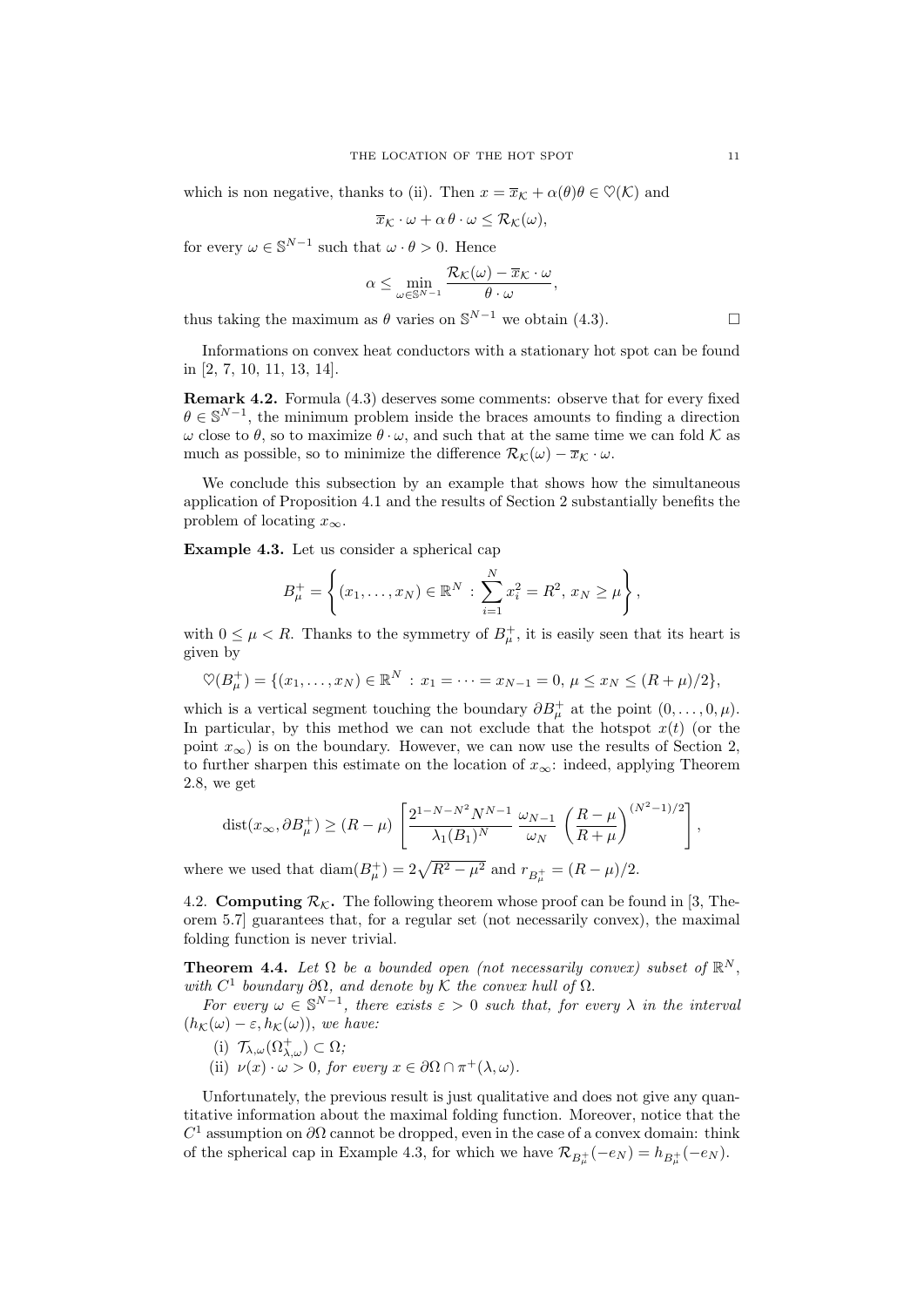In order to compute  $\mathcal{R}_{\mathcal{K}}$ , we need some more definitions. We set

$$
\omega^{\perp}=\pi(0,\omega)
$$

and for every  $y \in \omega^{\perp}$  we define the segment

$$
\sigma_{\omega}(y) = \{ x \in \mathcal{K} \ : \ x = y + t\omega, \ t \in \mathbb{R} \}.
$$

Then, we denote by  $\mathcal{P}_{\omega}: \mathbb{R}^N \to \omega^{\perp}$  the projection operator on  $\omega^{\perp}$ , that is the application defined by

$$
\mathcal{P}_{\omega}(x) = x - (x \cdot \omega) \omega, \quad x \in \mathbb{R}^N,
$$

and, for  $y$  in the set

$$
\mathcal{S}_{\omega}(\mathcal{K})=\omega^{\perp}\cap\mathcal{P}_{\omega}(\mathcal{K})
$$

– the shadow of K in the direction  $\omega$  – we define:

$$
a_{\omega}(y) = \min\{t \in \mathbb{R} : y + t\omega \in \mathcal{K}\} \text{ and } b_{\omega}(y) = \max\{t \in \mathbb{R} : y + t\omega \in \mathcal{K}\}.
$$

We say that a convex body K is  $\omega$ -strictly convex if  $\partial K$  does not contain any segment parallel to  $\omega$ . If K is  $\omega$ -strictly convex, then for every  $x = y + t\omega \in \partial \mathcal{K}$ (equivalently  $y \in \partial S_{\omega}(\mathcal{K})$ ) such that the normal  $\nu(x)$  to  $\partial \mathcal{K}$  at x is orthogonal to  $\omega$ , the set  $\sigma_{\omega}(x)$  degenerates to the singleton  $\{x\}$ .

**Remark 4.5.** We point out that  $a_{\omega}$  is a convex function on  $\mathcal{S}_{\omega}(\mathcal{K})$ , while  $b_{\omega}$  is concave; moreover, if we set

$$
\text{graph}^+(a_\omega) = \{(y, t\,\omega) : y \in \mathcal{S}_\omega(\mathcal{K}), \ t \ge a_\omega(y)\},
$$
  

$$
\text{graph}^-(b_\omega) = \{(y, t\,\omega) : y \in \mathcal{S}_\omega(\mathcal{K}), \ t \le b_\omega(y)\},
$$

we have that

$$
\mathrm{graph}^+(a_\omega) \cap \mathrm{graph}^-(b_\omega) = \mathcal{K}
$$

and, as soon as  $K$  is  $\omega$ -strictly convex,

$$
graph(a_{\omega}) \cup graph(b_{\omega}) = \partial \mathcal{K},
$$

where obviously  $graph(\cdot)$  denotes the graph of the relevant functions.

**Theorem 4.6.** Let  $K \subset \mathbb{R}^N$  be a convex body. For  $\omega \in \mathbb{S}^{N-1}$  consider the function  $f : \mathcal{S}_{\omega}(\mathcal{K}) \rightarrow \mathbb{R}$  given by

(4.4) 
$$
f_{\omega}(y) = \frac{a_{\omega}(y) + b_{\omega}(y)}{2}, \quad y \in \mathcal{S}_{\omega}(\mathcal{K}).
$$

Then

(4.5) 
$$
\mathcal{R}_{\mathcal{K}}(\omega) = \max_{y \in \mathcal{S}_{\omega}(\mathcal{K})} f_{\omega}(y).
$$

Proof. Observe that

$$
\mathcal{K}^+_{\lambda,\omega} = \{ y + t\omega : y \in \mathcal{S}_\omega(\mathcal{K}), \lambda < t < b_\omega(y) \}.
$$

Let  $\overline{\lambda} = \mathcal{R}_{\mathcal{K}}(\omega)$ ; since  $\mathcal{T}_{\overline{\lambda}, \omega}(\mathcal{K}_{\overline{\lambda}, \omega}^+) \subset \mathcal{K}$ , then, for every point  $y + t\omega$  with  $y \in \mathcal{S}_{\omega}(\mathcal{K})$ and  $\lambda < t < b_{\omega}(y)$ , we have that  $\mathcal{T}_{\overline{\lambda}, \omega}(y + t\omega) \in \mathcal{K}$ ; in particular, for  $t = b_{\omega}(y)$ , we obtain that  $2\overline{\lambda} - b_{\omega}(y) > a_{\omega}(y)$  and hence  $\overline{\lambda} > f_{\omega}(y)$ . Thus,

$$
\mathcal{R}_{\mathcal{K}}(\omega) \ge \max_{y \in \mathcal{S}_{\omega}(\mathcal{K})} f_{\omega}(y).
$$

If  $y_0 \in \mathcal{S}_{\omega}(\mathcal{K})$  maximizes  $f_{\omega}$ , by taking  $\lambda = f_{\omega}(y_0)$ , we see that  $\mathcal{T}_{\overline{\lambda}, \omega}(y + t\omega) \in \mathcal{K}$ for every  $y \in \mathcal{S}_{\omega}(\mathcal{K})$  and  $\lambda < t < b_{\omega}(y)$ . Therefore,  $\mathcal{T}_{\overline{\lambda},\omega}(\mathcal{K}_{\overline{\lambda},\omega}^+) \subset \mathcal{K}$  and hence  $\mathcal{R}_{\mathcal{K}}(\omega) \leq f_{\omega}(y_0).$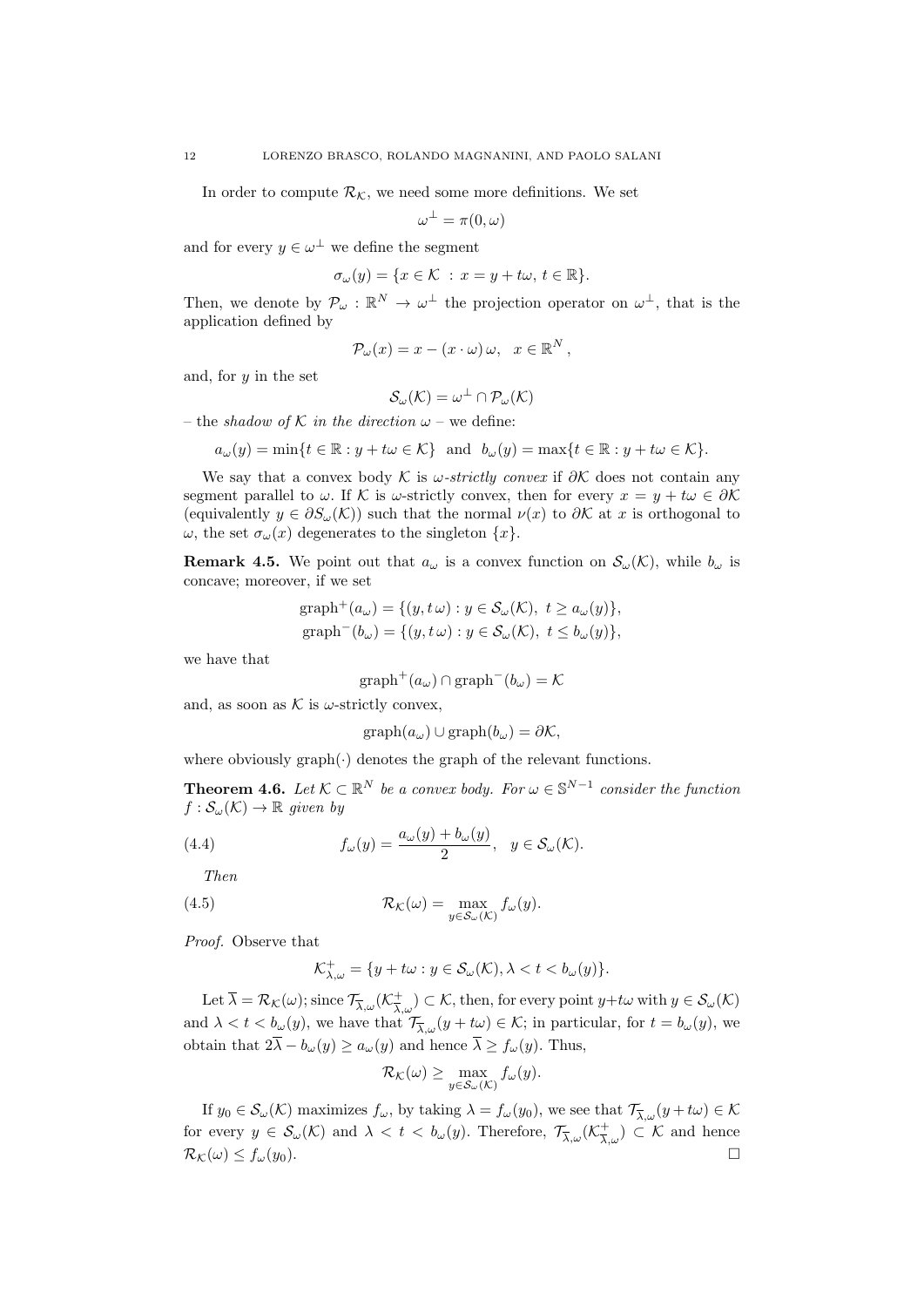If we now remember that, for a convex domain  $K$ , the quantity

$$
w_{\mathcal{K}}(\omega) = h_{\mathcal{K}}(\omega) + h_{\mathcal{K}}(-\omega),
$$

is the width of K in the direction  $\omega$ , we immediately get a nice consequence of the previous Theorem.

**Corollary 4.7.** Let  $K \subset \mathbb{R}^N$  be a convex body. Then we have the following estimate for the width of  $\mathcal{O}(\mathcal{K})$  in the direction  $\omega$ :

(4.6) 
$$
w_{\heartsuit(\mathcal{K})}(\omega) \leq \operatorname*{osc}_{y \in \mathcal{S}_{\omega}(\mathcal{K})} f_{\omega}(y).
$$

*Proof.* We first observe that  $\mathcal{S}_{-\omega}(\mathcal{K}) = \mathcal{S}_{\omega}(\mathcal{K})$ , so that

 $f_{-\omega}(y) = -f_{\omega}(y), \ \ y \in \mathcal{S}_{\omega}(\mathcal{K}),$ 

and (4.1) yields

(4.7) 
$$
\mathcal{R}_{\mathcal{K}}(-\omega) = -\min_{y \in \mathcal{S}_{\omega}(\mathcal{K})} f_{\omega}(y).
$$

Then, from the definition of width, using  $(4.2)$ ,  $(4.1)$  and  $(4.7)$ , we get

$$
w_{\heartsuit(K)}(\omega) = h_{\heartsuit(K)}(\omega) + h_{\heartsuit(K)}(-\omega)
$$
  
\n
$$
\leq \mathcal{R}_{K}(\omega) + \mathcal{R}_{K}(-\omega)
$$
  
\n
$$
= \max_{y \in S_{\omega}(K)} f_{\omega}(y) - \min_{y \in S_{\omega}(K)} f_{\omega}(y) = \max_{y \in S_{\omega}(K)} f_{\omega}(y),
$$

thus concluding the proof.  $\Box$ 

**Example 4.8.** In general, inequality (4.6) is strict. For example, in  $\mathbb{R}^2$  consider the ellipse given by

$$
\mathcal{K} = \left\{ (t,s) \in \mathbb{R}^2 \; : \; \frac{t^2}{a^2} + \frac{s^2}{b^2} = 1 \right\},\,
$$

with  $0 < b \le a$ . The function  $\mathcal{R}_{\mathcal{K}}$  can be easily computed in this case: for every  $\omega = (\omega_1, \omega_2) \in \mathbb{S}^1$  we get

$$
\mathcal{R}_{\mathcal{K}}(\omega) = \frac{a^2 - b^2}{\sqrt{b^2 \omega_1^2 + a^2 \omega_2^2}} |\omega_1 \omega_2|
$$

— the set  $\{\mathcal{R}_{\mathcal{K}}(\omega)\omega:\omega\in\mathbb{S}^1\}$  is the image of a *quadrifolium* (a *rhodonea* with 4 petals) by the mapping  $(x, y) \mapsto (x/a, y/b)$ . √ √

Thus, for example, by choosing the direction  $\omega = (1/$  $2,1/$ 2), the right-hand side of (4.6) equals

$$
\frac{a^2 - b^2}{2\sqrt{2}} \sqrt{\frac{1}{a^2 + b^2}},
$$

while clearly the left-hand side is zero since  $\mathcal{O}(\mathcal{K}) = \{(0,0)\}\text{, due to the symmetries}$ of K.

This example also highlights the interest of the quantity  $\csc_{S_{\omega}(\mathcal{K})} f_{\omega} - w_{\heartsuit(\mathcal{K})},$ which can be seen as a measure of the lack of symmetry of  $K$  in the direction of  $\omega$ .

The function  $f_{\omega}$  in (4.4) can be explicitly computed by the use of the Fourier transform: this is the content of the next result.

**Theorem 4.9.** Let K be a convex body and for  $\omega \in \mathbb{S}^{N-1}$ , let  $f_{\omega}$  be the function defined in  $(4.4)$ .

(4.8) 
$$
f_{\omega}(y) = \frac{i \int_{\omega^{\perp}} \partial_{\omega} \widehat{\mathcal{X}}_{\mathcal{K}}(\eta) e^{iy \cdot \eta} d\eta}{\int_{\omega^{\perp}} \widehat{\mathcal{X}}_{\mathcal{K}}(\eta) e^{iy \cdot \eta} d\eta}, \ y \in \mathcal{S}_{\omega}(\mathcal{K}),
$$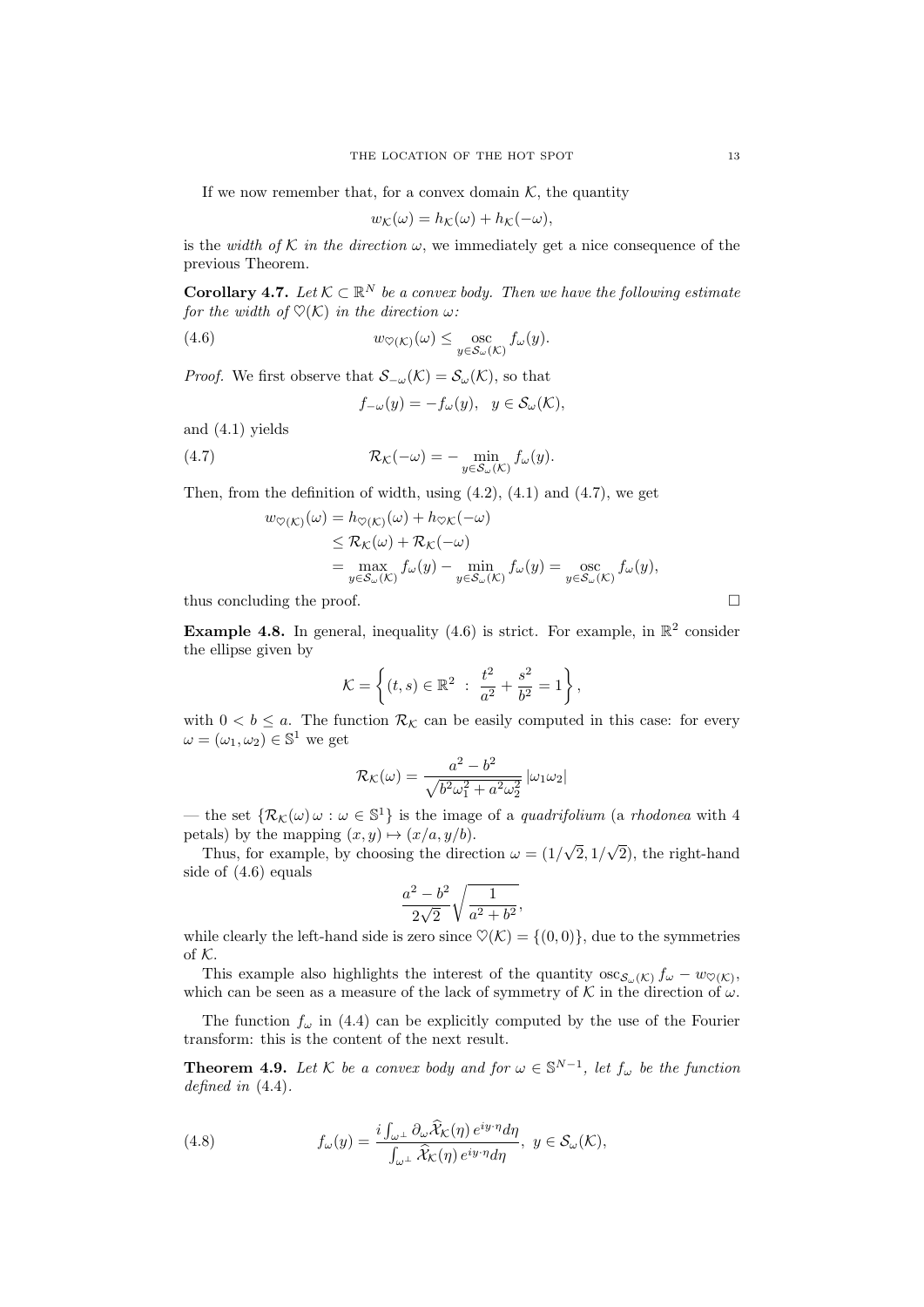where  $\widehat{X}_\mathcal{K}$  denotes the Fourier transform of the characteristic function of K and  $\partial_\omega$ differentiation in the direction  $\omega$ .

*Proof.* For  $x \in \mathcal{K}$  and  $\xi \in \mathbb{R}^N$  we write  $x = y + t\omega$  and  $\xi = \eta + \tau\omega$ , with  $y \in \mathcal{S}_{\omega}(\mathcal{K})$ ,  $\eta \in \omega^{\perp}$  and  $t, \tau \in \mathbb{R}$ . By Fubini's theorem we compute

$$
\hat{\mathcal{X}}_{\mathcal{K}}(\xi) = \int_{\mathcal{K}} e^{-ix\cdot\xi} dx
$$
\n
$$
= \int_{\mathcal{S}_{\omega}(\mathcal{K})} \left( \int_{-\infty}^{\infty} \mathcal{X}_{\mathcal{K}}(y + t\omega) e^{-it\tau} dt \right) e^{-iy\cdot\eta} dy
$$
\n
$$
(4.9) \qquad = \int_{\mathcal{S}_{\omega}(\mathcal{K})} \left( \int_{a_{\omega}(y)}^{b_{\omega}(y)} e^{-it\tau} dt \right) e^{-iy\cdot\eta} dy.
$$

For  $\tau = 0$  we then obtain:

(4.10) 
$$
\widehat{\mathcal{X}}_{\mathcal{K}}(\eta) = \int_{\mathcal{S}_{\omega}(\mathcal{K})} \left[ b_{\omega}(y) - a_{\omega}(y) \right] e^{-iy \cdot \eta} dy.
$$

Therefore, by the inversion formula for the Fourier transform, we have:

$$
(4.11) \qquad \frac{1}{(2\pi)^{N-1}}\int_{\omega^{\perp}}\widehat{\mathcal{X}}_{\mathcal{K}}(\eta)\,e^{iy\cdot\eta}d\eta=\begin{cases}b_{\omega}(y)-a_{\omega}(y), & y\in\mathcal{S}_{\omega}(\mathcal{K}),\\0, & x\in\omega^{\perp}\setminus\mathcal{S}_{\omega}(\mathcal{K}).\end{cases}
$$

By (4.9), we also obtain that

$$
\partial_{\omega}\widehat{\mathcal{X}}_{\mathcal{K}}(\xi) = \frac{d}{d\tau}\widehat{\mathcal{X}}_{\mathcal{K}}(\eta + \tau\omega) = -i \int_{\mathcal{S}_{\omega}(\mathcal{K})} \left( \int_{a_{\omega}(y)}^{b_{\omega}(y)} t e^{-it\tau} dt \right) e^{-iy\cdot\eta} dy,
$$

$$
\partial_{\omega}\widehat{\mathcal{X}}_{\mathcal{K}}(\eta) = -i \int_{\mathcal{S}_{\omega}(\mathcal{K})} \frac{b_{\omega}(y)^2 - a_{\omega}(y)^2}{2} e^{-iy\cdot\eta} dy, \ \eta \in \omega^{\perp},
$$

and hence

$$
(4.12) \qquad \frac{i}{(2\pi)^{N-1}}\int_{\omega^\perp} \partial_\omega \widehat{\mathcal{X}}_{\mathcal{K}}(\eta) \, e^{iy\cdot \eta} d\eta = \begin{cases} \frac{b_\omega(y)^2 - a_\omega(y)^2}{2}, & y \in \mathcal{S}_\omega(\mathcal{K}), \\ 0, & y \in \omega^\perp \setminus \mathcal{S}_\omega(\mathcal{K}). \end{cases}
$$

Formula (4.8) follows from (4.12) and (4.11) at once.  $\Box$ 

**Remark 4.10.** If K is a polygon,  $\widehat{\mathcal{X}}_k$  can be explicitly computed in terms of the vertices of K. Let  $\mathcal{K} \subset \mathbb{R}^2$  be a (convex) polygon with vertices  $p_1, \ldots, p_n$ ; we assume that  $p_1, \ldots, p_n$  are ordered counterclockwise and we set  $p_{n+1} = p_1$ .

Rewriting  $\widehat{\mathcal{X}}_k$  as a boundary integral (see [9]) by means of the divergence theorem, we have that

$$
\widehat{\mathcal{X}}_{\mathcal{K}}(\xi) = -\frac{1}{|\xi|^2} \sum_{j=1}^n |p_{j+1} - p_j| (\nu_j \cdot \xi) \, \frac{e^{-ip_{j+1} \cdot \xi} - e^{-ip_j \cdot \xi}}{(p_{j+1} - p_j) \cdot \xi},
$$

where

$$
\nu_j = \begin{pmatrix} 0 & 1 \\ -1 & 0 \end{pmatrix} \frac{p_{j+1} - p_j}{|p_{j+1} - p_j|}, \ j = 1, \dots, n,
$$

is the exterior normal to the j-th side of K. Also,  $\partial_\omega \hat{X}_\mathcal{K}(\eta)$  is easily computed from the previous expression:

$$
\partial_{\omega} \widehat{X}_{\mathcal{K}}(\eta) = \frac{1}{|\eta|} \sum_{j=1}^{n} |p_{j+1} - p_j|^2 \frac{e^{-ip_{j+1} \cdot \eta} - e^{-ip_j \cdot \eta}}{[(p_{j+1} - p_j) \cdot \eta]^2} + \frac{i}{|\eta|^2} \sum_{j=1}^{n} |p_{j+1} - p_j|(\nu_j \cdot \eta) \frac{(p_{j+1} \cdot \omega) e^{-ip_{j+1} \cdot \eta} - (p_j \cdot \omega) e^{-ip_j \cdot \eta}}{(p_{j+1} - p_j) \cdot \eta}.
$$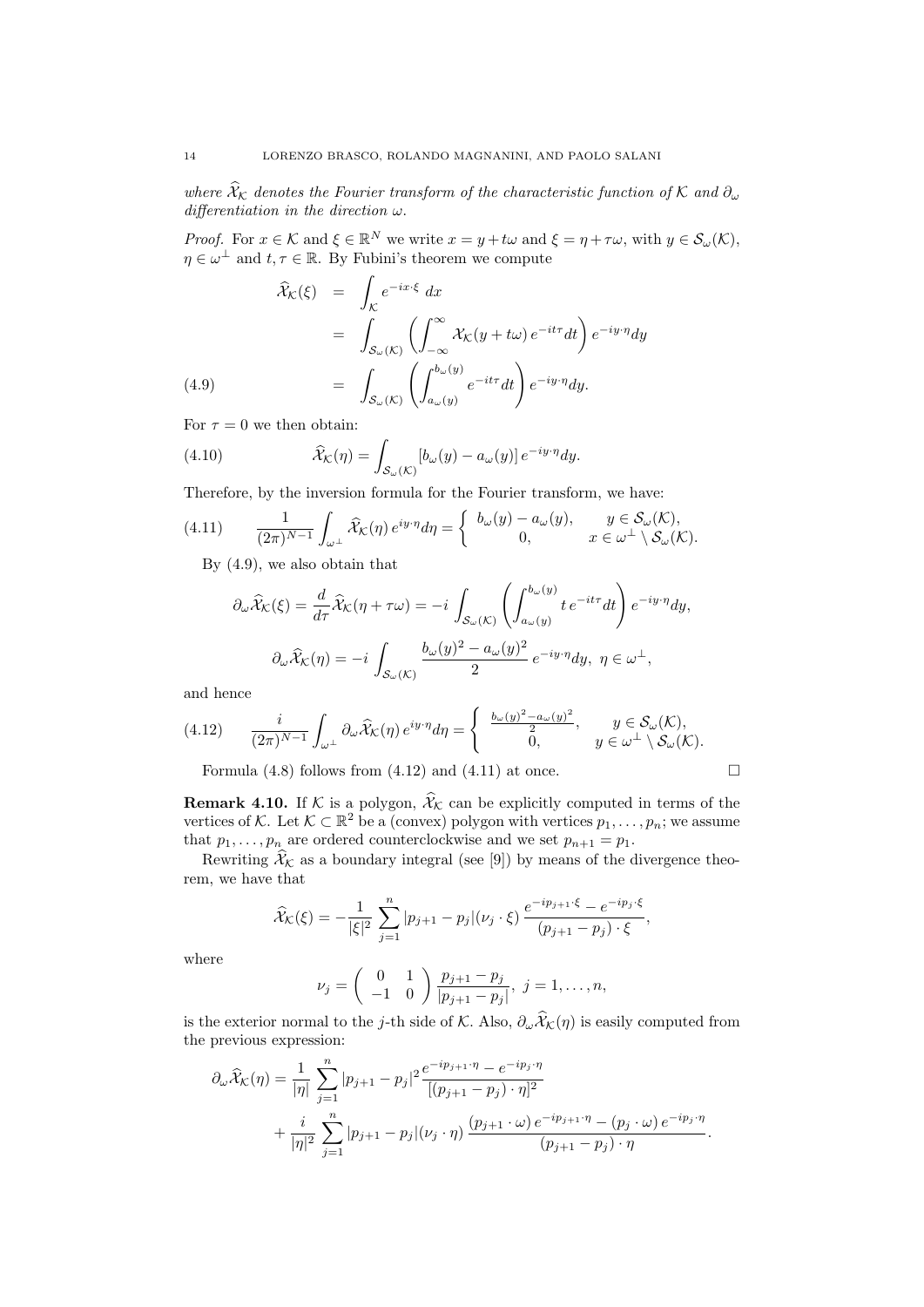4.3. Necessary optimality conditions. We conclude this section by presenting some necessary conditions for the optimality of  $f_{\omega}$ . To this aim, we first state and prove an easy technical result for the subdifferential of a function.

**Lemma 4.11.** Let  $\Omega \subset \mathbb{R}^k$  be a convex open set. Let  $\varphi$  and  $\psi$  be a convex and, respectively, a concave function from  $\Omega$  to  $\mathbb{R}$ . If  $\varphi + \psi$  attains its maximum at a point  $y_0 \in \Omega$ , then

$$
(4.13) \t\t \t\t \partial \varphi(y_0) \subset \partial (-\psi)(y_0).
$$

*Proof.* It is clear that both  $\partial \varphi(y_0)$  and  $\partial (-\psi)(y_0)$  are non-empty. Since  $y_0$  is a maximum point, we get

$$
\varphi(y_0) + \psi(y_0) \ge \varphi(y) + \psi(y) \text{ for every } y \in \Omega,
$$

and hence

$$
\varphi(y) - \varphi(y_0) + \xi \cdot (y - y_0) \le -\psi(y) + \psi(y_0) + \xi \cdot (y - y_0)
$$

for every  $\xi \in \mathbb{R}^N$ , and  $y \in \Omega$ . If  $\xi \in \partial \varphi(y_0)$ , then we have  $\xi \in \partial (-\psi)(y_0)$ .

As a consequence of the definitions of  $a_{\omega}$  and  $b_{\omega}$ , we have that  $\partial a_{\omega}(y_0)$  $\partial(-b)_{\omega}(y_0) = \varnothing$  implies that  $y_0$  belongs to the boundary of  $\mathcal{S}_{\omega}(\mathcal{K})$ .

We are now in a position to state a necessary optimality condition.

**Theorem 4.12.** Let  $K \subset \mathbb{R}^N$  be a convex body and  $\omega \in \mathbb{S}^{N-1}$ . Suppose that  $f_{\omega}$ attains its maximum at a point  $y_0 \in S_\omega(\mathcal{K})$ , that is

$$
\mathcal{R}_{\mathcal{K}}(\omega) = f_{\omega}(y_0).
$$

Set  $\lambda = \mathcal{R}_{\mathcal{K}}(\omega)$  and for every  $x_0 \in \mathcal{P}_{\omega}^{-1}(y_0) \cap \partial \mathcal{K}$  denote by  $x_0^{\lambda}$  its reflection with respect to the optimal hyperplane, that is  $x_0^{\lambda} = \mathcal{T}_{\lambda,\omega} x_0$ .

Then:

(i) if  $x_0 \neq x_0^{\lambda}$ , we have

(4.14) 
$$
\mathcal{A}_{\omega}(N_{\mathcal{K}}(x_0^{\lambda})) \subseteq N_{\mathcal{K}}(x_0),
$$

where

$$
N_{\mathcal{K}}(x) = \{ \xi \in \mathbb{R}^N \setminus \{0\} : x \cdot \xi = h_{\mathcal{K}}(\xi) \} \cup \{0\}.
$$

denotes the normal cone of K at a point  $x \in \partial \mathcal{K}$ ;

(ii) if 
$$
x_0 = x_0^{\lambda}
$$
, there holds

(4.15) 
$$
\mathcal{A}_{\omega}(N_{\mathcal{K}}^{-}(x_0)) \subseteq N_{\mathcal{K}}^{+}(x_0),
$$

where

$$
N_{\mathcal{K}}^-(x)=\{\xi\in N_{\mathcal{K}}(x)\,:\,\xi\cdot\omega\leq 0\}\quad and\quad N_{\mathcal{K}}^+(x)=\{\xi\in N_{\mathcal{K}}(x)\,:\,\xi\cdot\omega\geq 0\}.
$$

*Proof.* We can suppose for simplicity that  $\omega = e_N = (0, \ldots, 0, 1)$ . We first suppose that  $y_0$  is an interior point. Since by its very definition  $f_\omega$  is the sum of a convex function and a concave one, by Lemma 4.11

(4.16) ∂aω(y0) ⊂ ∂(−bω)(y0).

Let us now set  $x_0 = y_0 + b_\omega(y_0) \omega$ ; the reflection of  $x_0$  in the optimal hyperplane is  $x_0^{\lambda} = y_0 + a_{\omega}(y_0) \omega$  and

$$
N_{\mathcal{K}}(x_0) = \{(\eta, 1) : \eta \in \partial(-b_{\omega})(y_0)\} \quad N_{\mathcal{K}}(x_0^{\lambda}) = \{(\eta, -1) : \eta \in \partial a_{\omega}(y_0)\},
$$
  
for graph<sup>+</sup>(a<sub>\omega</sub>)  $\cap$  graph<sup>-</sup>(b<sub>\omega</sub>) =  $\mathcal{K}$ . Then, since  $\mathcal{A}_{\omega}(\eta, 1) = (\eta, -1)$ , (4.16) implies  
(4.14).

If y<sub>0</sub> is on the boundary of  $\mathcal{S}_{\omega}(\mathcal{K})$ , then  $\partial(-b_{\omega})(y_0)$  or  $\partial a_{\omega}(y_0)$  may be empty: this is clearly the case if  $\text{graph}(a_{\omega})$  or  $\text{graph}(b_{\omega})$  have some vertical parts. Observe that actually we have the following possibilities: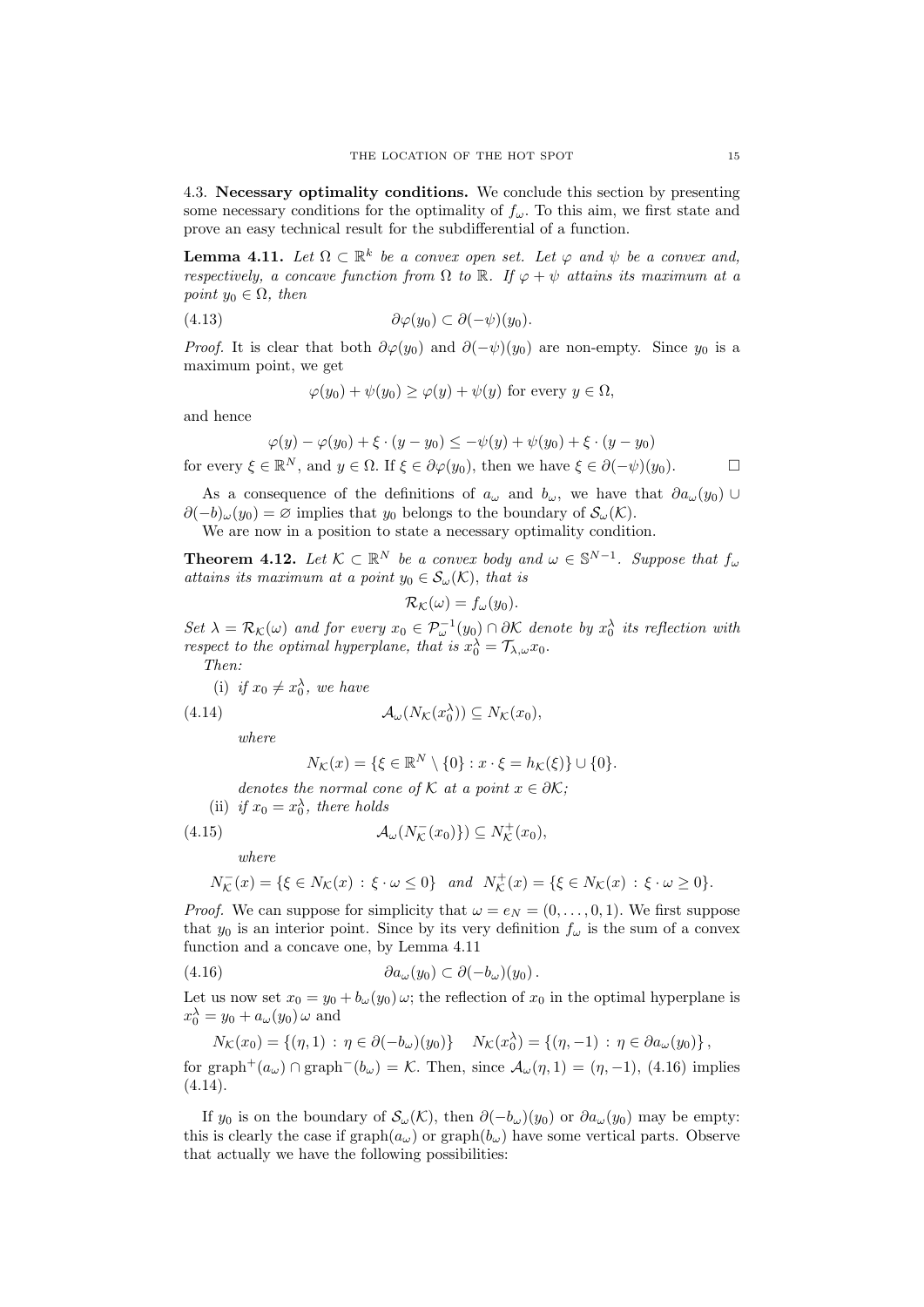- (1)  $\partial(-b_{\omega})(y_0) = \partial a_{\omega}(y_0) = \varnothing;$
- (2)  $\partial(-b_{\omega})(y_0) \neq \emptyset$ .

If (1) holds, then at every  $x_0 \in \mathcal{P}^{-1}(y_0) \cap \partial \mathcal{K}$ , the convex body  $\mathcal K$  has only supporting hyperplanes parallel to  $e_N$ : these are invariant with respect to the action of  $\mathcal{A}_{\omega}$ , so that their reflections are supporting hyperplanes for K at  $x_0^{\lambda}$  and formula (4.14) or (4.15) easily follows.

If (2) holds, we have  $x_0 = x_0^{\lambda}$  and let us call  $\Omega = \mathcal{K}^+_{\lambda,\omega} \cup \mathcal{T}_{\lambda,\omega}(\mathcal{K}^+_{\lambda,\omega}).$  Then

$$
N_{\mathcal{K}}(x_0) \subset N_{\Omega}(x_0)
$$

and we have  $N_{\Omega}^{+}(x_0) = N_{\mathcal{K}}^{+}(x_0)$ , so that

$$
N_{\Omega}^{-}(x_0) = N_{\Omega}(x_0) \setminus N_{\Omega}^{+}(x_0) \supset N_{\mathcal{K}}(x_0) \setminus N_{\mathcal{K}}^{+}(x_0) = N_{\mathcal{K}}^{-}(x_0).
$$

By observing that  $N_{\Omega}^{-}(x_0) = \mathcal{A}_{\omega}(N_{\Omega}^{+}(x_0)) = \mathcal{A}_{\omega}(N_{\mathcal{K}}^{+}(x_0)),$  (4.15) follows.

Corollary 4.13. Under the same notations of Theorem 4.12, if  $\partial \mathcal{K}$  admits a (unique) unit normal  $\nu$  at the point  $x_0$ , then it admits a unit normal at the point  $x_0^{\lambda}$  too and

(4.17) 
$$
\mathcal{A}_{\omega}\nu(x_0^{\lambda}) = \nu(x_0).
$$

In particular, if  $x_0 = x_0^{\lambda}$  we have  $\nu(x_0) \in \omega^{\perp}$ .

Proof. It is sufficient to observe that in this case

$$
N_{\mathcal{K}}(x_0) = \{ \xi \, : \, \xi = t \, \nu(x_0), \, t > 0 \} \cup \{0\},
$$

and hence  $(4.17)$  is a consequence of  $(4.14)$  or  $(4.15)$ .

Using Theorem 4.12, we obtain an interesting upper bound on the maximal folding function for a strictly convex domain, in terms of its support function.

**Proposition 4.14.** If K is strictly convex, then for every  $\omega \in \mathbb{S}^{N-1}$ 

(4.18) 
$$
\mathcal{R}_{\mathcal{K}}(\omega) \leq \max \left\{ \left( \frac{\nabla h_{\mathcal{K}}(\xi) + \nabla h_{\mathcal{K}}(\mathcal{A}_{\omega}\xi)}{2} \right) \cdot \omega \, : \, \xi \in \mathbb{R}^N \setminus \{0\} \right\}.
$$

*Proof.* First observe that thanks to the 1−homogeneity of the support function, the maximization problem in (4.18) can be equivalently settled in  $\mathbb{S}^{N-1}$ .

The strict convexity of K implies that  $h_{\mathcal{K}} \in C^1(\mathbb{R}^N \setminus \{0\})$  (see [18]). Moreover,  $\nabla h_{\mathcal{K}}(\theta) = x$  for every  $\theta \in N_{\mathcal{K}}(x)$ , with  $x \in \partial \mathcal{K}$ . Thus, with the same notations as in Theorem 4.12,  $x_0^{\lambda} = \nabla h_{\mathcal{K}}(\theta)$  for every  $\theta \in N_{\mathcal{K}}(x_0^{\lambda})$  and using the condition (4.14), we also get  $x_0 = \nabla h_{\mathcal{K}}(A_{\omega}(\theta))$ ; on the other hand,  $a_{\omega}(y_0) = x_0^{\lambda} \cdot \omega$  and  $b_{\omega}(y_0) = x_0 \cdot \omega$ , which implies the following

$$
f_{\omega}(y_0) = \frac{\nabla h_{\mathcal{K}}(\theta) + \nabla h_{\mathcal{K}}(\mathcal{A}_{\omega}\theta)}{2} \cdot \omega.
$$

Hence we can conclude by simply applying Theorem 4.6.  $\Box$ 

**Remark 4.15.** If K is symmetric with respect to a hyperplane orthogonal to  $\omega$ , then equality holds in (4.18) and both quantities equal  $\bar{x}_{\mathcal{K}} \cdot \omega$ . Otherwise, in general inequality (4.18) is strict as Figure 1 informs us.

Notice that, following an argument similar to that of the proof of Proposition 4.18, we can in fact give a precise characterization of the maximal folding function  $\mathcal{R}_{\mathcal{K}}$  in terms of the support function  $h_{\mathcal{K}}$ . Precisely the following holds

(4.19) 
$$
\mathcal{R}_{\mathcal{K}}(\omega) = \max_{\xi \in \Sigma(\omega)} \frac{\nabla h_{\mathcal{K}}(\xi) + \nabla h_{\mathcal{K}}(\mathcal{A}_{\omega}\xi)}{2},
$$

where

$$
\Sigma(\omega) = \left\{ \xi \in \mathbb{R}^N \setminus \{0\} : \nabla h_{\mathcal{K}}(\xi) = \nabla h_{\mathcal{K}}(\mathcal{A}_{\omega}\xi) + \mu \omega \text{ for some } \mu \in \mathbb{R} \right\}.
$$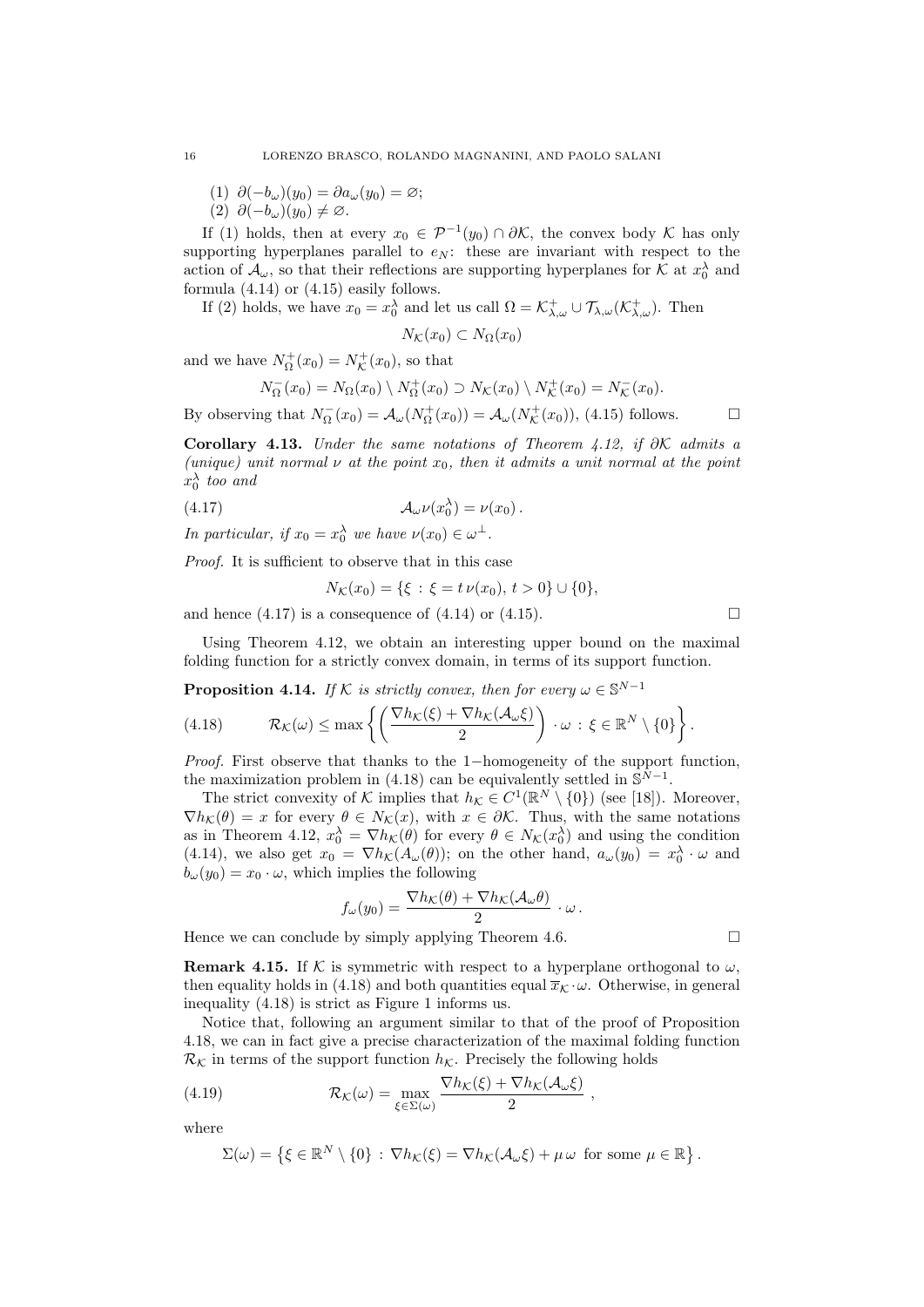

FIGURE 1. Here  $\omega = (1, 0, \ldots, 0), x = \nabla h_{\mathcal{K}}(\xi), y = \nabla h_{\mathcal{K}}(\mathcal{A}_{\omega}(\xi));$ the intersection of the two straight lines corresponds to  $\mathcal{R}_{\mathcal{K}}(\omega)$ , the dark dot corresponds to  $\frac{1}{2}(x+y)$ .

If K is not strictly convex (and then  $h_{\mathcal{K}}$  is not  $C^1$ ) the above formula still remains valid, up to suitably interpreting the gradient of  $h<sub>K</sub>$  as the subdifferential  $\partial h<sub>K</sub>$ .

## 5. Numerical examples

5.1. The case of convex polyhedrons. If  $K$  is a convex polyhedron, then the conclusions of Theorem 4.6 can be improved: roughly speaking, we can discretize the optimization problem (4.1), by only visiting the projections of the vertices of  $\mathcal{K}$  on  $\omega^{\perp}$ . We begin with the following general result.

**Lemma 5.1.** Let A and B be convex sets such that  $A \subseteq B$  and let  $x \in \partial A \cap \partial B$ . If ∂A contains a segment  $\ell$  and x belongs to the relative interior of  $\ell$ , then  $\ell$  is also contained in ∂B.

*Proof.* In other words, if A "touches" B from the interior at x and x is contained in the interior of some segment on the boundary of  $A$ , then the boundary of  $B$  must contain all the segment at the same.

Indeed, let  $\pi$  be a support hyperplane to B at x and denote by  $\pi^+$  the half-space delimited by  $\pi$  and containing B; then  $\pi$  is also a support hyperplane to A at x and  $A \subseteq \pi^+$ . Thus,  $\ell \subset \pi^+$  while  $x \in \ell \cap \pi \neq \emptyset$ ; this implies  $\ell \subset \pi$ , since x is not an endpoint of  $\ell$ , and hence  $\ell \subset \partial B$ .

**Corollary 5.2.** Under the same assumptions and notations of Theorem 4.12, if  $x_0$ belongs to the relative interior of a segment  $\ell$  contained in  $\partial \mathcal{K}$ , then  $\mathcal{T}_{\lambda,\omega}(\ell) \subset \partial \mathcal{K}$ and

(5.1) 
$$
f_{\omega}(y) = \mathcal{R}_{\mathcal{K}}(\omega) \text{ for every } y \in \mathcal{P}_{\omega}(\ell).
$$

*Proof.* The proof follows from the previous lemma by setting  $B = K$  and  $A =$  $\mathcal{K} \cap \mathcal{T}_{\lambda,\omega}(\mathcal{K})$  and using the definition of  $f_{\omega}$ .

**Theorem 5.3.** Let  $x_1, \ldots, x_s \in \mathbb{R}^N$  be the vertices of an N-dimensional convex polyhedron  $\mathcal{K} \subset \mathbb{R}^N$ , so that

$$
\mathcal{K} = \left\{ x \in \mathbb{R}^N \; : \; x = \sum_{i=1}^s \lambda_i x_i, \; with \; \sum_{i=1}^s \lambda_i = 1. \; \lambda_i \in [0,1] \right\},
$$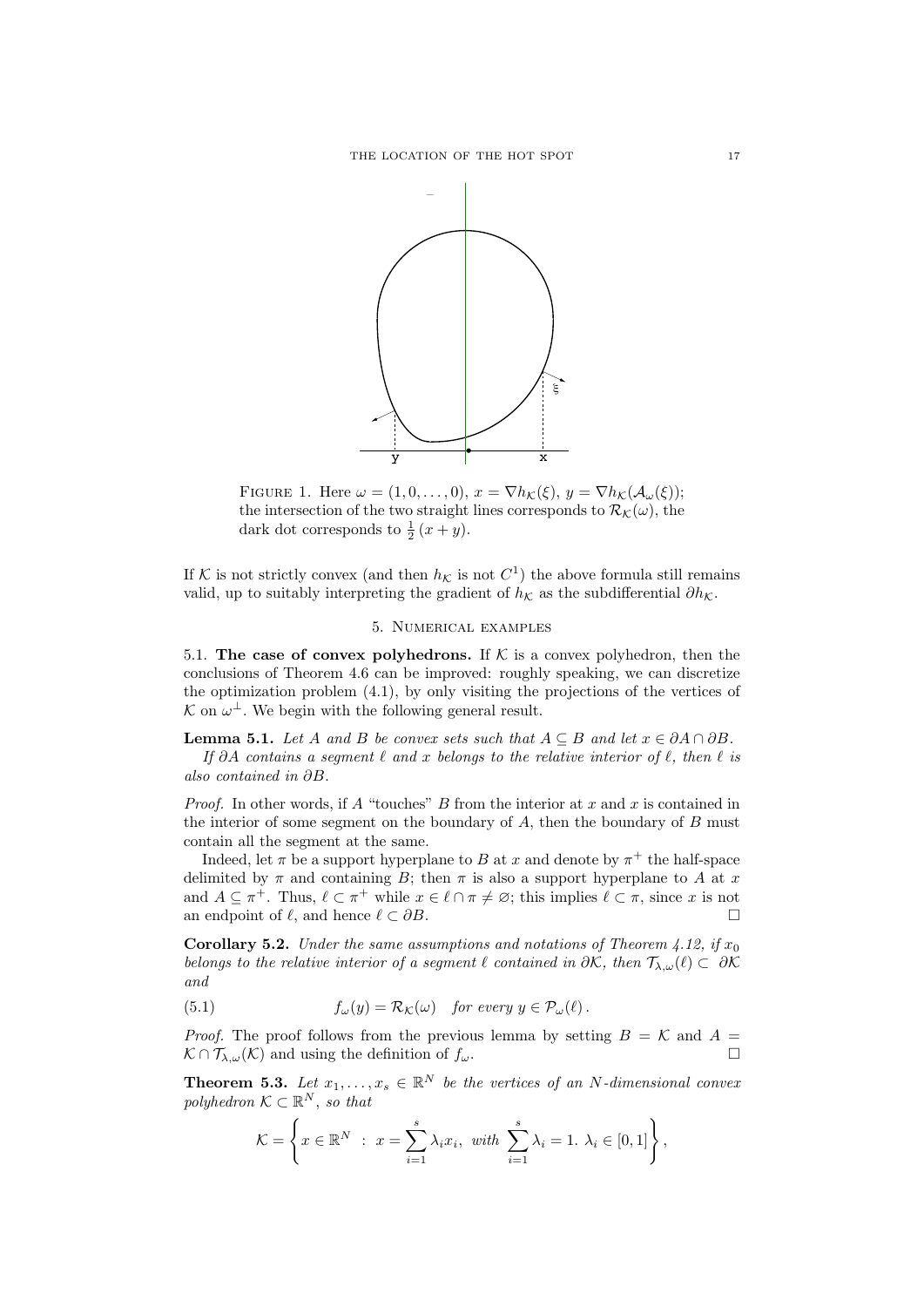

FIGURE 2. The two cases (i) and (ii).

For a fixed  $\omega \in \mathbb{S}^{N-1}$ , let  $f_{\omega}$  be the function defined by (4.4). Then  $\mathcal{R}_K$  is the solution of the following discrete optimization problem

(5.2) 
$$
\mathcal{R}_{\mathcal{K}}(\omega) = \max \left\{ f_{\omega}(y_j) : j = 1, \ldots, s \right\},
$$

where  $y_j = \mathcal{P}_{\omega}(x_j)$  is the projection of  $x_j$  on  $\mathcal{S}_{\omega}(\mathcal{K})$ , for every  $j = 1, \ldots, s$ .

*Proof.* By definition (4.1) and Theorem 4.6, we know that the value  $\lambda = \mathcal{R}_{\mathcal{K}}(\omega)$  can possibly be achieved when the boundary of the reflected cap  $\mathcal{T}_{\lambda,\omega}(\mathcal{K}^+_{\lambda,\omega})$  is tangent to that of  $K$  either

- (i) at a point  $p \notin \pi(\lambda, \omega)$ , or
- (ii) at a point  $q \in \pi(\lambda, \omega)$

(see Figure 2). Thus, the maximum of  $f_{\omega}$  is attained at the projection of either p or q on  $\mathcal{S}_{\omega}(\mathcal{K})$ .

Now, let  $K$  be a convex polyhedron. If p is not a vertex of  $K$ , then p belongs to the relative interior of some m-dimensional facet of  $\partial \mathcal{K}$ , with  $1 \leq m \leq N - 1$ , and hence it belongs to the relative interior of a segment  $\ell$  with (at least) one end at some vertex v of  $\partial \mathcal{K}$ .



FIGURE 3. The sets  $\mathcal K$  and  $\mathcal O(\mathcal K)$  in two examples. In the first picture observe that, by means of (1.7), we also know that  $x_{\infty}$  is at a positive (and computable) distance from the boundary of  $K$ .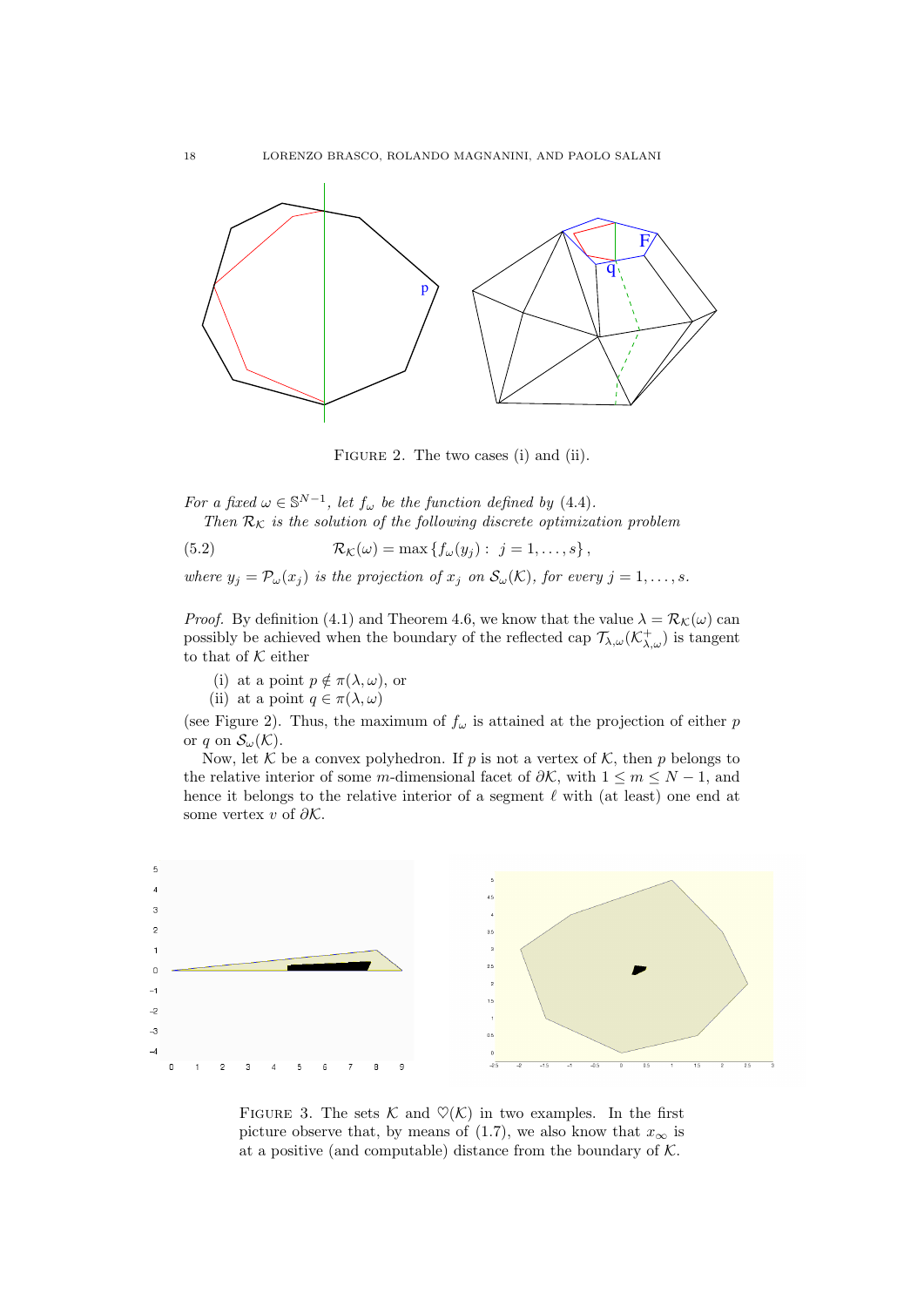By Corollary 5.2, we then have:

$$
\mathcal{R}_{\mathcal{K}}(\omega) = f_{\omega}(\mathcal{P}_{\omega}(p)) = f_{\omega}(\mathcal{P}_{\omega}(v)).
$$

In case (ii), the m-dimensional facet F of  $\partial K$  containing q must be orthogonal to the hyperplane  $\pi(\lambda, \omega)$ ; however, the same argument used for case (i) can easily be worked out in  $F$ .

The pictures in Figure 3 show two convex polygons with their relative hearts. The hearts have been drawn, by using Matlab, by an algorithm based on Theorem 5.3.

Acknowledgements. The first author was partially supported by the European Research Council under FP7, Advanced Grant n. 226234 "Analytic Techniques for Geometric and Functional Inequalities", while the second and third authors were partially supported by the PRIN-MIUR grant "Aspetti geometrici delle equazioni alle derivate parziali e questioni connesse".

#### **REFERENCES**

- [1] H. L. Brascamp, E. H. Lieb, On extensions of Brunn-Minkowski and Prèkopa-Leindler theorems, including inequalities for log-concave functions, and with an application to the diffusion equation, J. Funct. Anal. 22 (1976), 366–389.
- [2] M. Chamberland, D. Siegel, Convex domains with stationary hot spots, Math. Meth. Appl. Sci. 20 (1997) 1163–1169.
- [3] L. E. Fraenkel, Introduction to maximum principles and symmetry in elliptic problems, Cambridge University Press 2000.
- [4] P. Freitas, D. Krejčiřík, A sharp upper bound for the first Dirichlet eigenvalue and the growth of the Isoperimetric Constant of convex domains, Proc. American Math. Soc. 136 (2008), 2997–3006.
- [5] B. Gidas, W. M. Ni, L. Nirenberg, Symmetry and related properties via the maximum principle, Comm. Math. Phys. 68 (1979), no. 3, 209–243.
- [6] D. Grieser, D. Jerison, The size of the first eigenfunction on a convex planar domain, J. Amer. Math. Soc. 11 (1998), 41–72.
- [7] R. Gulliver, N.B. Willms, A conjectured heat flow problem, In Solutions, SIAM Review 37, (1995) 100–104.
- [8] C. E. Gutierrez, The Monge-Ampère equation, Progress in Nonlinear Differential Equations and their Applications, 44. Birkhäuser Boston, Inc., Boston, MA, 2001.
- [9] C. S. Herz, Fourier transforms related to convex sets, Ann. Math. 75 (1962) 81–92.
- [10] B. Kawohl, A conjectured heat flow problem, In Solutions, SIAM Review 37 (1995) 104–105.
- [11] M. S. Klamkin, A conjectured heat flow problem, In Problems, SIAM Review 36 (1994) 107.
- [12] N. Korevaar, Convex solutions to nonlinear elliptic and parabolic boundary value problems, Indiana Univ. Math. J. 32 (1983), 603–614.
- [13] R. Magnanini, S. Sakaguchi, On heat conductors with a stationary hot spot, Ann. Mat. Pura Appl. 183 (2004), 1–23.
- [14] R. Magnanini, S. Sakaguchi, Polygonal Heat Conductors with a Stationary Hot Spot, J. Anal. Math. 105 (2008), 1–18.
- [15] M. H. Protter, H. F. Weinberger, Maximum Principles in Differential Equations, Prentice-Hall, Englewood Cliffs, N. J., 1967.
- [16] S. Sakaguchi, Behavior of spatial critical points and zeros of solutions of diffusion equations, Selected papers on differential equations and analysis, 15–31, Amer. Math. Soc. Transl. Ser. 2, 215, Amer. Math. Soc., Providence, RI, 2005.
- [17] J. Serrin, A symmetry problem in potential theory, Arch. Rational Mech. Anal. 43 (1971), 304–318.
- [18] R. Schneider, Convex bodies: the Brunn-Minkowski theory, Cambridge University Press 1993.
- [19] G. Talenti, Some estimates of solutions to Monge-Ampère type equations in dimension two, Ann. Scuola Norm. Sup. Pisa Cl. Sci. 8 (1981), 183–230.
- [20] S. R. S. Varadhan, On the behaviour of the fundamental solution of the heat equation with variable coefficients, Comm. Pure Appl. Math. 20, (1967), 431–455.